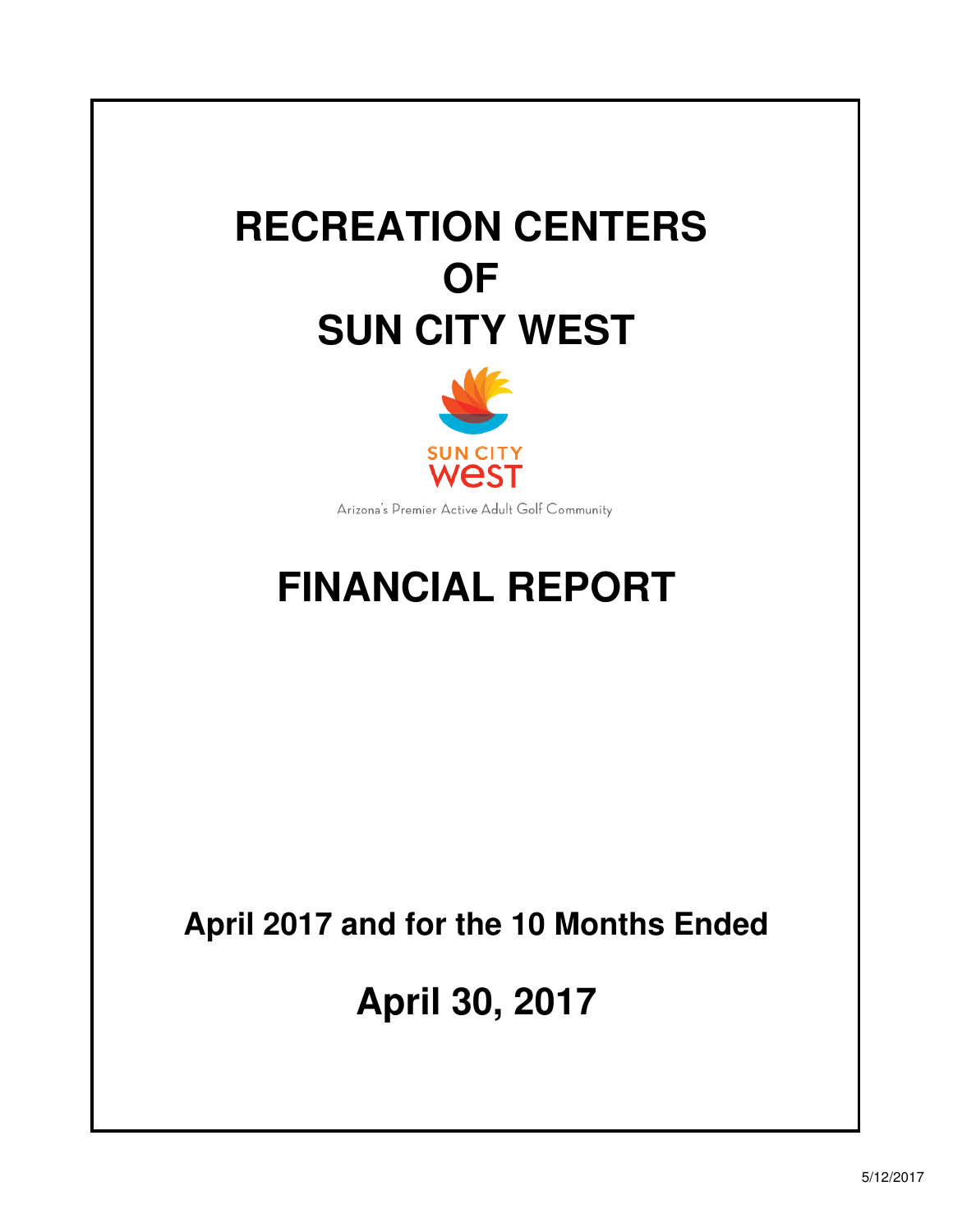# **Recreation Centers of Sun City West, Inc. Monthly Financial Reports**

**April 2017 and for the 10 Months Ended April 30, 2017**

#### **TABLE OF CONTENTS**

| <b>ITEM</b>                                                     | PAGE(S) |
|-----------------------------------------------------------------|---------|
| Variance Analysis - Current Month                               | 3       |
| Summary Revenues & Expenses Statement - Current Month           | 4       |
| Graphs - Revenues & Expenses - Current Month                    | 5       |
| Variance Analysis - Year to Date                                | 6       |
| Summary Revenues & Expenses Statement - Year to Date            | 7       |
| Graphs - Revenues & Expenses - Year to Date                     | 8       |
| Asset Preservation Fee & Capital Expenditure Info               | 9       |
| <b>Balance Sheet</b>                                            | 10      |
| <b>Cash and Investment Balances</b>                             | 11      |
| <b>Statement of Cash Flow</b>                                   | 12      |
| Summary of Revenues & Expenses - Current Month and Year to Date | 13      |
| Summary Financial Data - Golf                                   | 14      |
| Summary Financial Data - Golf & Bowling                         | 15      |
| Summary Financial Data - Resales/APF/New Owners                 | 16      |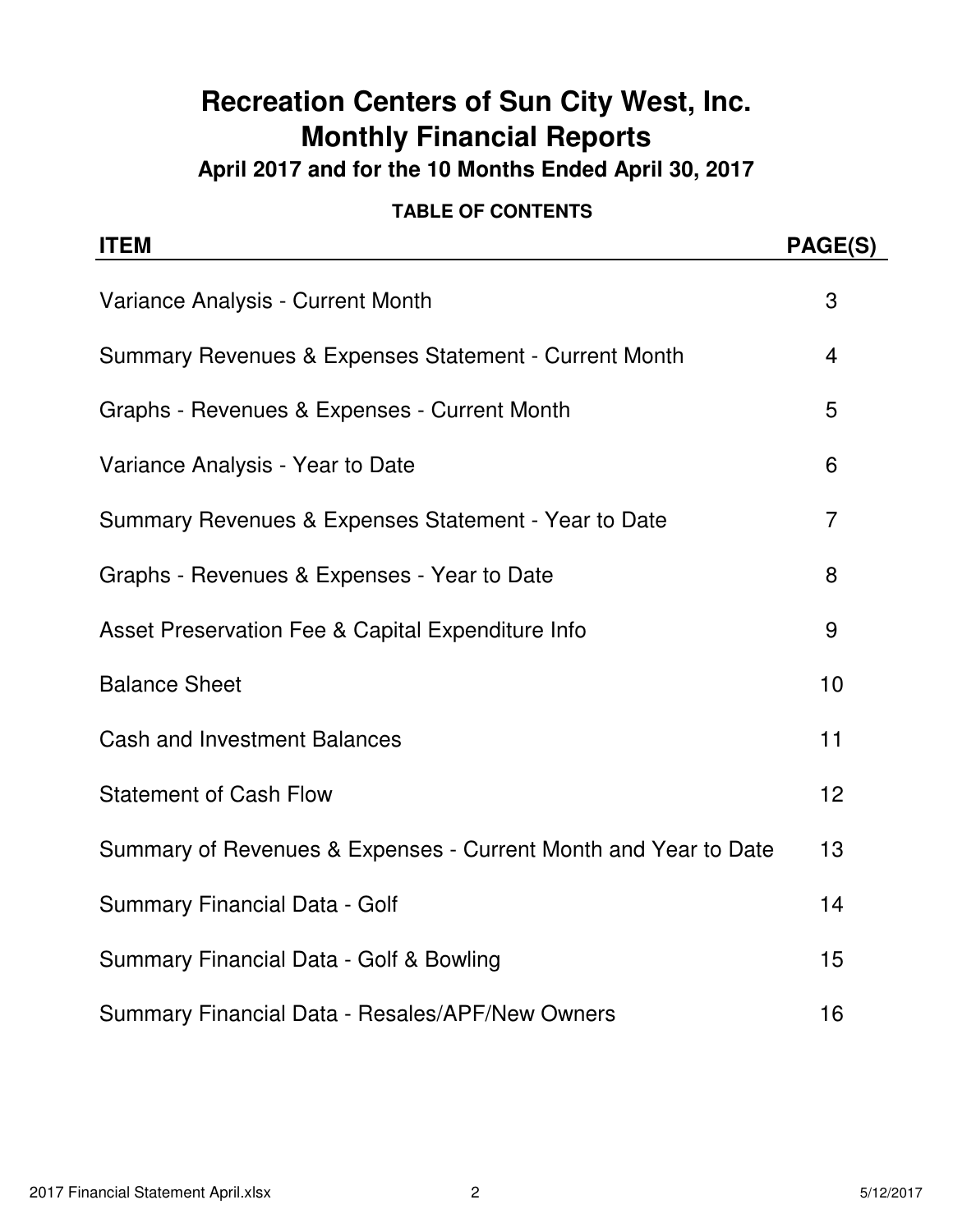**REVENUES OVER/UNDER EXPENSES: For the month of April 2017 revenues exceeded expenses by \$988,070 which is better than budget by \$256,471. The results were unfavorable to prior year by \$602,301.**

#### **Variance Analysis – Month of April 2017**

**TOTAL REVENUES:** Total revenues of \$2,886,879 are above budget by \$102,542 and below prior year by \$660,425. Prior year contained club funded activity, completion of the ARC building \$899,473.

**OPERATING REVENUES:** Operating revenues are 2.26% below budget and 7.26% above prior year. When compared to budget, Golf fees are \$75,131 below budget, while Special Events are above by \$50,084. When compared to prior year all categories except Food & Beverage, Merchandise Sales, and Recreation are producing a favorable variances.

**MEMBERSHIP:** Overall membership revenues of \$1,119,942 are flat to budget and 2.94% above prior year. Membership Dues are 2.76% above prior year.

**GOLF FEES:** April golf rounds of 31,301 are below budget by 2,387 and below prior year by 1,075. Average revenue per round of \$28.74 is below budget by \$0.19 and above prior year by \$3.84. Average rounds per day of 1,079 were below prior year by 23. This year, April golf rates reflected winter rates while last year's rates were transitioning to summer rates.

**SPECIAL EVENTS:** Revenue of \$82,767 is above both budget by \$50,084 and prior year by \$20,079. Three shows each generated over \$15,000 in net income; Coral Paradise, Motown Magic, and Southwest Surfers.

**FOOD & BEVERAGE:** Gross revenue is \$2,933 unfavorable to budget and \$300 favorable to prior year. The unfavorable net revenue variances are related to timing of inventory adjustments that will reverse next month.

#### **CAPITAL RESTRICTED REVENUES:**

INVESTMENT UNREALIZED GAIN (LOSS): Vanguard investments increased in market value by \$125,287 in April. See page 11 for additional investment detail.

#### **EXPENSES:**

**WAGES & BENEFITS:** Overall April expense was \$60,595 below budget and \$7,299 over prior year. The budget variance is due to lower health insurance expense, staffing vacancies, and retirements. When compared to prior year, wage increases are offset by lower health insurance expense and reduced overtime.

**OPERATING EXPENSES:** Expenses for the month are below budget by 26.85% and 13.15% below prior year. Current year budget assumed similar expenditure pattern. Compared to prior year some of the variances are timing related such as periodic replenishment of the postage machine, service contracts and other purchases.

**REPAIR & MAINTENANCE:** Expenses for the month of \$98,698 are below budget and prior year by \$23,794 and \$45,004 respectively. Compared to prior year timing of purchases are causing the favorable variance.

**LANDSCAPE MAINTENANCE:** Expenses for the month of \$80,138 are below budget and prior year by \$13,435 and \$6,891 respectively. The primary driver of the variances is timing of chemical and fertilizer purchases and tree repair.

**EMPLOYEE RELATED EXPENSES:** Expenses for the month of \$7,891 are below budget by \$10,371 and prior year by \$18,732. Prior year contained Most Valuable Publication expenses, higher professional development and higher uniform expenses.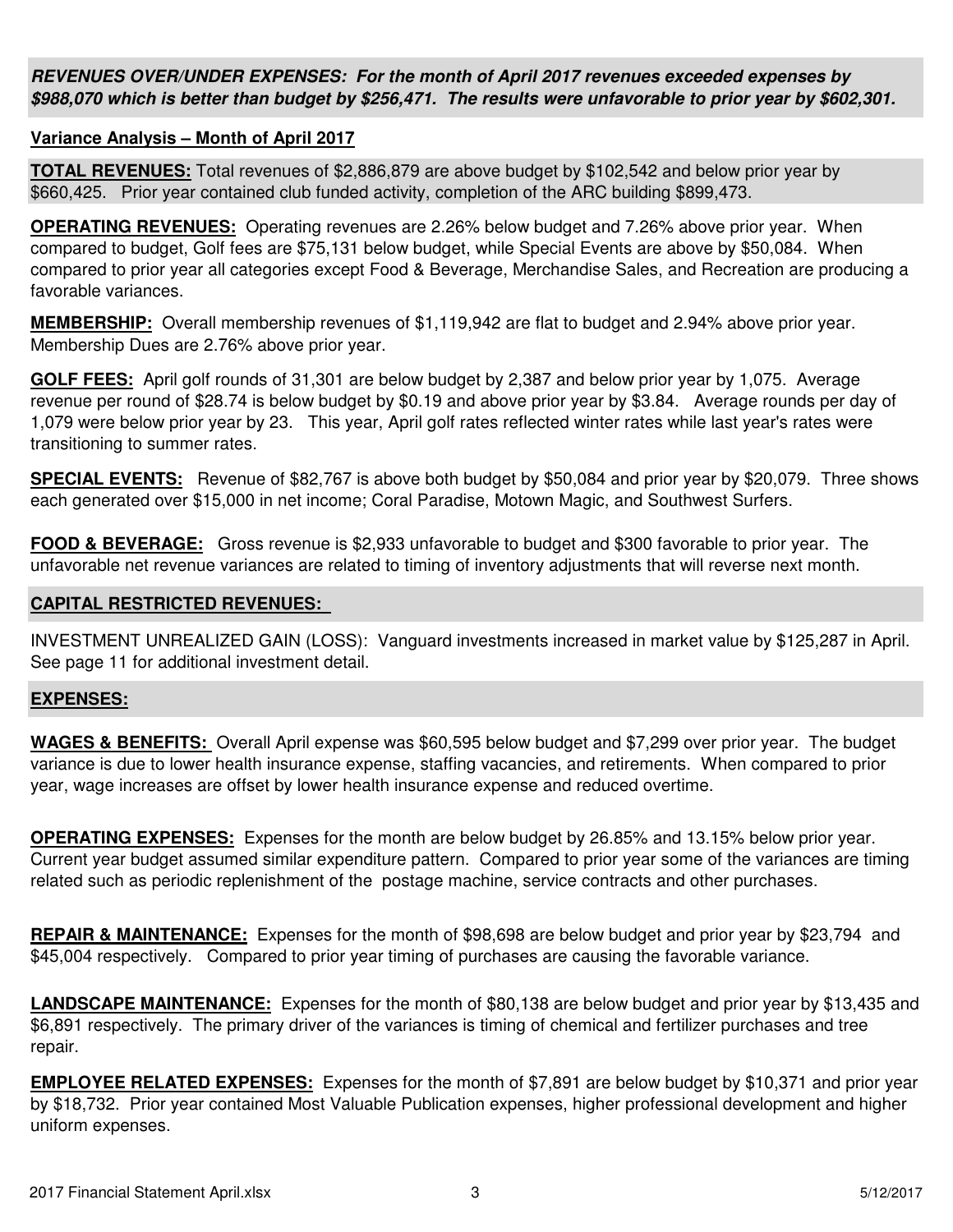#### **April 30, 2017 FY17 Actual vs FY17 Budget and FY17 Actual vs FY16 Actual Recreation Centers of Sun City West, Inc.**

|                                          |               | <b>FY16/17 Actual vs Budget</b> |           |           |               | <b>FY16/17 vs FY15/16 Actual</b> |             |
|------------------------------------------|---------------|---------------------------------|-----------|-----------|---------------|----------------------------------|-------------|
|                                          | <b>Actual</b> | <b>Budget</b>                   | \$ Var    | % Var     | <b>Actual</b> | \$ Var                           | % Var       |
| <b>REVENUES - Operating</b>              |               |                                 |           |           |               |                                  |             |
| <b>Membership</b>                        | 1,119,942     | 1,118,856                       | 1,086     | 0.10%     | 1,087,928     | 32,015                           | 2.94%       |
| Recreation                               | 10,244        | 12,735                          | (2, 491)  | $-19.56%$ | 12,392        | (2, 147)                         | $-17.33%$   |
| <b>Golf Fees</b>                         | 899,582       | 974,713                         | (75, 131) | $-7.71%$  | 806,214       | 93,368                           | 11.58%      |
| Sports Pavilion                          | 34,346        | 30,218                          | 4,128     | 13.66%    | 29,021        | 5,325                            | 18.35%      |
| <b>Special Events</b>                    | 82,767        | 32,683                          | 50,084    | 153.24%   | 62,688        | 20,079                           | 32.03%      |
| <b>Ancillary Revenue</b>                 | 76,082        | 81,576                          | (5, 494)  | $-6.73%$  | 55,488        | 20,595                           | 37.12%      |
| <b>Merchandise Sales</b>                 | 21,570        | 29,280                          | (7, 710)  | $-26.33%$ | 23,003        | (1, 433)                         | $-6.23%$    |
| <b>Food and Beverage</b>                 | 14,863        | 31,415                          | (16, 552) | $-52.69%$ | 29,593        | (14, 730)                        | $-49.77%$   |
| Investment Income                        | 736           | 1,042                           | (306)     | $-29.35%$ | 743           | (7)                              | $-0.94%$    |
| Other Income                             | 580           | 473                             | 107       | 22.68%    | 552           | 28                               | 5.09%       |
| <b>REVENUES-Operating Total</b>          | 2,260,714     | 2,312,991                       | (52, 277) | $-2.26%$  | 2,107,622     | 153,092                          | 7.26%       |
|                                          |               |                                 |           |           |               |                                  |             |
| <b>REVENUES-Capital Restricted</b>       |               |                                 |           |           |               |                                  |             |
| Investment - Income/Fees (net)           | 17,877        | 12,846                          | 5,031     | 39.16%    | 12,843        | 5,035                            | 39.20%      |
| <b>Invest Unrealized Gain (Loss)</b>     | 125,287       | 0                               | 125,287   | 0.00%     | 71,966        | 53,321                           | 74.09%      |
| <b>Club Funded Capital</b>               | 0             | 0                               | 0         | 0.00%     | 899,473       | (899, 473)                       | $-100.00\%$ |
| <b>Asset Preservation Fees</b>           | 483,000       | 458,500                         | 24,500    | 5.34%     | 455,400       | 27,600                           | 6.06%       |
| <b>REVENUES-Capital Restricted Total</b> | 626,164       | 471,346                         | 154,818   | 32.85%    | 1,439,682     | (813, 517)                       | $-56.51%$   |
| <b>REVENUES-TOTAL</b>                    | 2,886,879     | 2,784,337                       | 102,542   | 3.68%     | 3,547,304     | (660, 425)                       | $-18.62%$   |
|                                          |               |                                 |           |           |               |                                  |             |
|                                          |               |                                 |           |           |               |                                  |             |
| <b>EXPENSES</b>                          |               |                                 |           |           |               |                                  |             |
| <b>Wages and Benefits</b>                | 1,057,750     | 1,118,345                       | 60,595    | 5.42%     | 1,050,450     | (7, 299)                         | $-0.69%$    |
| <b>Operating Expenses</b>                | 44,708        | 61,121                          | 16,413    | 26.85%    | 39,512        | (5, 196)                         | $-13.15%$   |
| <b>Utilities</b>                         | 196,470       | 198,450                         | 1,980     | 1.00%     | 194,886       | (1,584)                          | $-0.81%$    |
| <b>Repair and Maintenance</b>            | 98,698        | 122,492                         | 23,794    | 19.43%    | 143,702       | 45,004                           | 31.32%      |
| Interest & Financial Exp                 | 35,631        | 38,667                          | 3,036     | 7.85%     | 36,468        | 837                              | 2.30%       |
| Legal and Professional                   | 6,850         | 15,731                          | 8,881     | 56.46%    | 15,104        | 8,254                            | 54.65%      |
| Taxes and Insurance                      | 40,070        | 44,175                          | 4,105     | 9.29%     | 41,338        | 1,269                            | 3.07%       |
| Supplies and Services                    | 47,428        | 54,612                          | 7,184     | 13.15%    | 43,680        | (3,748)                          | $-8.58%$    |
| <b>Landscape Maintenance</b>             | 80,138        | 93,573                          | 13,435    | 14.36%    | 87,029        | 6,891                            | 7.92%       |
| <b>Employee Related Exp</b>              | 7,891         | 18,262                          | 10,371    | 56.79%    | 26,623        | 18,732                           | 70.36%      |
| <b>Depreciation Expense</b>              | 283,176       | 287,311                         | 4,135     | 1.44%     | 278,141       | (5,035)                          | $-1.81%$    |
| <b>EXPENSES Total</b>                    | 1,898,809     | 2,052,739                       | 153,929   | 7.50%     | 1,956,934     | 58,124                           | 2.97%       |
| <b>Revenues Over (Under) Expenses</b>    | 988,070       | 731,598                         | 256,471   | 35.06%    | 1,590,371     | (602, 301)                       | $-37.87%$   |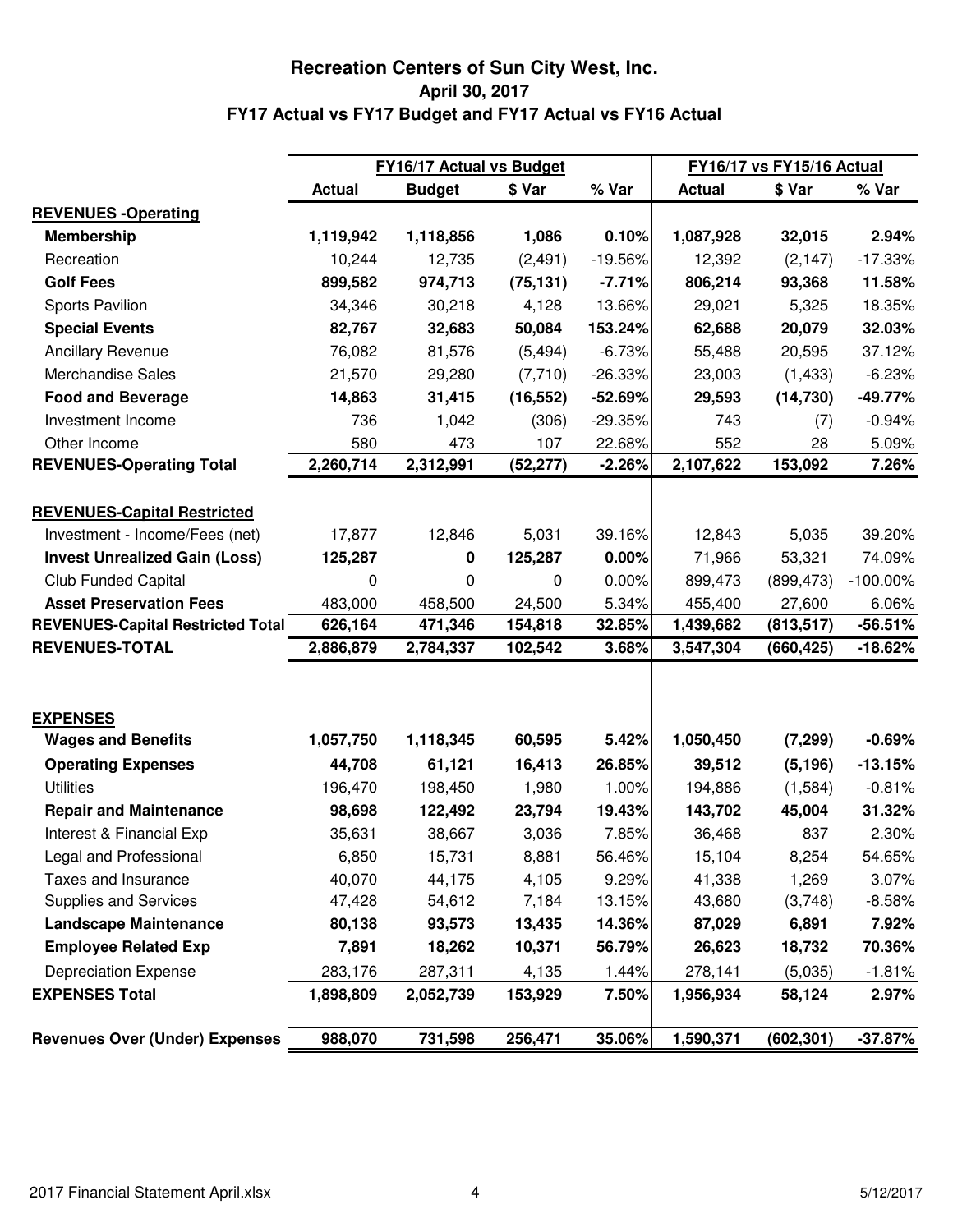

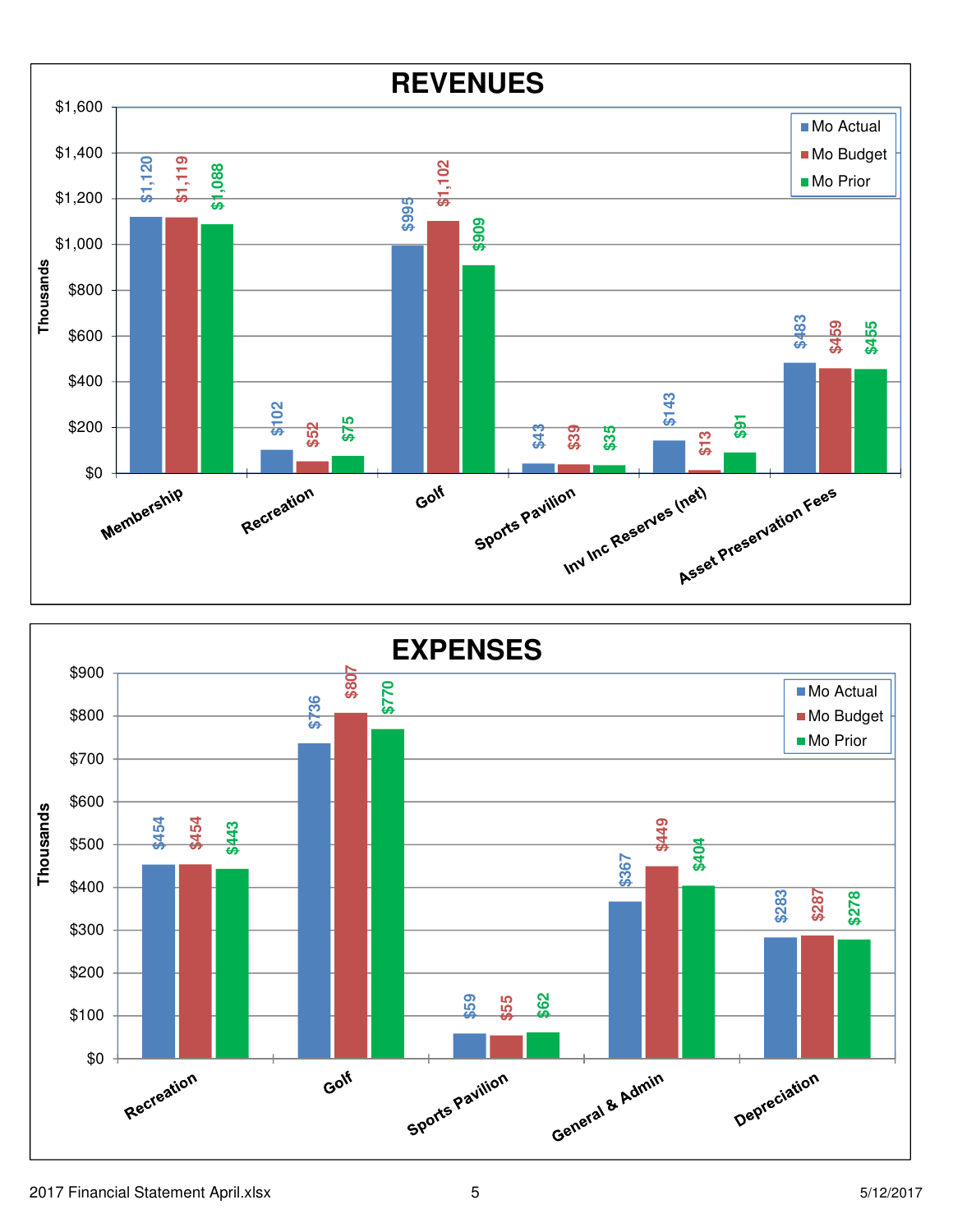**REVENUES OVER/UNDER EXPENSES: For the 10 months ending April 30, 2017, revenues exceeded expenses by \$4,310,793 which is better then budget by \$1,778,718 and better than prior year by \$311,662. Expenses, less depreciation, are better than last year by \$108,266.**

#### **Variance Analysis – For the 10 Months ending April 31 2017**

**TOTAL REVENUES:** Total revenues of \$23,885,826 are above budget by \$571,852 (2.45%) and above last year by \$343,551 (1.46%).

**MEMBERSHIP:** Overall membership revenues of \$10,912,917 are below budget by \$85,233 and above prior year by \$236,668. Membership dues are the driving force behind the budget and prior year variances. Current year new owner resales of 1,287 and new owner-member dues 2,144 are above both budget and prior year.

**GOLF FEES:** Revenue of \$6,673,934 is 4.69% below budget and 3.37% above prior year. YTD Golf Rounds of 244,448 are below budget by 8,749 and prior year by 9,007. Member and prime time rounds are down while public rounds are up. Revenue per round of \$27.30 is less than budget of \$27.65 while over prior year of \$25.47.

**SPECIAL EVENTS:** Net revenue for special events exceeded budget and prior year mostly due to the popularity of the events compared to prior year.

#### **CAPITAL RESTRICTED REVENUES:**

**INVESTMENT INCOME/FEES** – Interest and dividends received from bond and equity investments are tracking better than budget and well above prior year. Prior year variance is driven by lower dollars invested as we were transitioning into the program throughout the year. Current year variance is driven by better than estimated returns.

**INVESTMENT UNREALIZED GAIN (LOSS)** – YTD Unrealized gains of \$462,955 versus prior year of \$107,629 are function of general market performance and the amount of invested capital. See page 11 for additional investment detail.

**ASSET PRESERVATION FEE:** Year to date sales of 1,009 are better than budget by 88 but less than prior year by 16. Strong APF sales the past four months have closed the gap over prior year. Market analysis shows The Sun City West real estate market is considered strong with continued growth through next year.

#### **EXPENSES:**

**WAGES & BENEFITS:** Overall expenses are \$598,236 below budget and \$109,260 over prior year. Lower overtime, retirement of long-term employees, and staff vacancies are the main reasons for lower than anticipated wage expense this year. The unfavorable wage variance, over prior year, is offset by lower overtime expense.

**OPERATING EXPENSES:** Expenses of \$538,899 are well below both budget of \$830,827 and prior year of \$704,005. The budget variance is primarily equipment purchases and advertising. Prior year purchases of golf carts and patio furniture is the primary reason for the favorable expense variance.

**LEGAL AND PROFESSIONAL:** Expenses of \$135,080 are below budget and prior year by \$43,455 and \$68,884 respectively. The budget variance is due to legal fees and the prior year variance is due to a few non-recurring legal and professional fees.

**LANDSCAPE MAINTENANCE:** Expenses are higher than prior year by \$85,332. Transfer pipeline repairs, sprinkler repair, chemicals & fertilizer and driving range expenses are the primary drivers of the variance. Note that driving range revenue is above prior year and chemicals & fertilizer are timing of purchases.

**EMPLOYEE RELATED EXPENSES:** Expenses are favorable to budget by \$64,313 primarily driven by professional development and employee safety expenditures.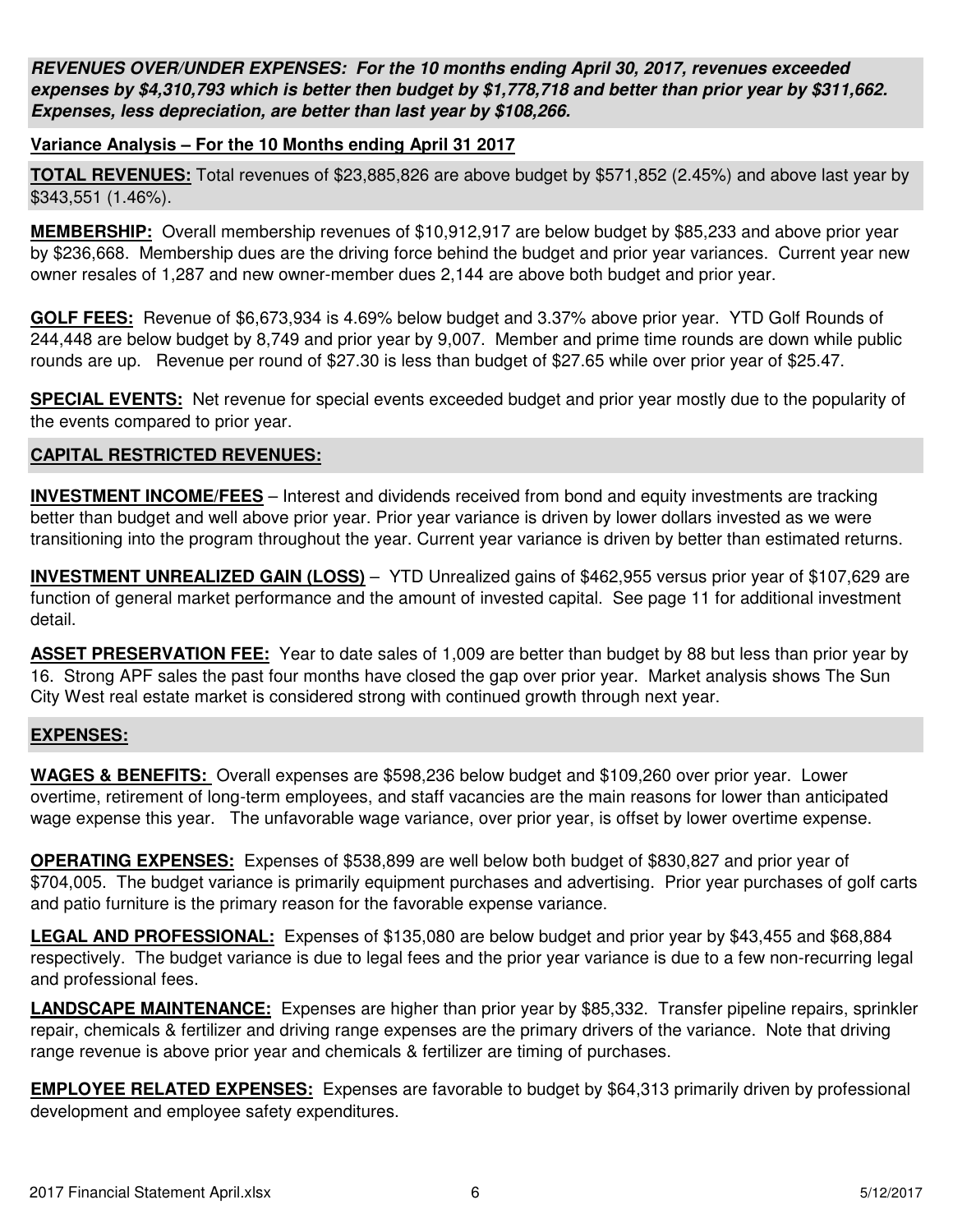#### **Fr the 10 Months Ended April 30, 2017 FY17 Actual vs FY17 Budget and FY17 Actual vs FY16 Actual Recreation Centers of Sun City West, Inc.**

|                                          |               | <b>FY16/17 Actual vs Budget</b> |            | <b>FY16/17 vs FY15/16 Actual</b> |               |            |           |
|------------------------------------------|---------------|---------------------------------|------------|----------------------------------|---------------|------------|-----------|
|                                          | <b>Actual</b> | <b>Budget</b>                   | \$ Var     | % Var                            | <b>Actual</b> | \$ Var     | % Var     |
| <b>REVENUES - Operating</b>              |               |                                 |            |                                  |               |            |           |
| <b>Membership</b>                        | 10,912,917    | 10,998,150                      | (85, 233)  | $-0.77%$                         | 10,676,249    | 236,668    | 2.22%     |
| Recreation                               | 111,699       | 99,977                          | 11,722     | 11.72%                           | 96,631        | 15,068     | 15.59%    |
| <b>Golf Fees</b>                         | 6,673,934     | 7,002,025                       | (328,091)  | $-4.69%$                         | 6,456,357     | 217,577    | 3.37%     |
| Sports Pavilion                          | 526,231       | 533,858                         | (7,627)    | $-1.43%$                         | 524,555       | 1,676      | 0.32%     |
| <b>Special Events</b>                    | 217,572       | 88,288                          | 129,284    | 146.43%                          | 189,252       | 28,319     | 14.96%    |
| <b>Ancillary Revenue</b>                 | 702,119       | 677,158                         | 24,961     | 3.69%                            | 637,254       | 64,865     | 10.18%    |
| <b>Merchandise Sales</b>                 | 188,582       | 229,234                         | (40, 652)  | $-17.73%$                        | 189,661       | (1,079)    | $-0.57%$  |
| Food and Beverage                        | 203,444       | 227,714                         | (24, 270)  | $-10.66%$                        | 218,726       | (15, 282)  | $-6.99%$  |
| Investment Income                        | 9,826         | 10,416                          | (591)      | $-5.67%$                         | 9,483         | 342        | 3.61%     |
| Other Income                             | 47,596        | 3,727                           | 43,869     | 1177.05%                         | 30,576        | 17,020     | 55.66%    |
| <b>REVENUES-Operating Total</b>          | 19,593,919    | 19,870,547                      | (276, 628) | $-1.39%$                         | 19,028,746    | 565,173    | 2.97%     |
|                                          |               |                                 |            |                                  |               |            |           |
| <b>REVENUES-Capital Restricted</b>       |               |                                 |            |                                  |               |            |           |
| Investment - Income/Fees (net)           | 281,379       | 219,927                         | 61,452     | 27.94%                           | 177,426       | 103,953    | 58.59%    |
| <b>Invest Unrealized Gain (Loss)</b>     | 462,955       | 0                               | 462,955    |                                  | 107,629       | 355,325    | 330.14%   |
| <b>Club Funded Capital</b>               | 46,677        | 0                               | 46,677     |                                  | 899,473       | (852, 796) | $-94.81%$ |
| <b>Asset Preservation Fees</b>           | 3,500,896     | 3,223,500                       | 277,396    | 8.61%                            | 3,329,000     | 171,896    | 5.16%     |
| <b>REVENUES-Capital Restricted Total</b> | 4,291,907     | 3,443,427                       | 848,480    | 24.64%                           | 4,513,529     | (221, 622) | $-4.91%$  |
| <b>REVENUES-TOTAL</b>                    | 23,885,826    | 23,313,974                      | 571,852    | 2.45%                            | 23,542,274    | 343,551    | 1.46%     |
|                                          |               |                                 |            |                                  |               |            |           |
|                                          |               |                                 |            |                                  |               |            |           |
| <b>EXPENSES</b>                          |               |                                 |            |                                  |               |            |           |
| <b>Wages and Benefits</b>                | 10,525,232    | 11,123,468                      | 598,236    | 5.38%                            | 10,415,973    | (109, 260) | $-1.05%$  |
| <b>Operating Expenses</b>                | 538,899       | 830,827                         | 291,928    | 35.14%                           | 704,005       | 165,107    | 23.45%    |
| <b>Utilities</b>                         | 1,976,803     | 2,017,105                       | 40,302     | 2.00%                            | 1,970,568     | (6, 235)   | $-0.32%$  |
| Repair and Maintenance                   | 1,057,571     | 1,144,278                       | 86,707     | 7.58%                            | 1,084,526     | 26,955     | 2.49%     |
| Interest & Financial Exp                 | 309,081       | 337,384                         | 28,303     | 8.39%                            | 312,408       | 3,327      | 1.07%     |
| <b>Legal and Professional</b>            | 135,080       | 178,535                         | 43,455     | 24.34%                           | 203,963       | 68,884     | 33.77%    |
| Taxes and Insurance                      | 418,657       | 457,957                         | 39,300     | 8.58%                            | 441,984       | 23,328     | 5.28%     |
| Supplies and Services                    | 486,695       | 563,786                         | 77,091     | 13.67%                           | 499,956       | 13,260     | 2.65%     |
| <b>Landscape Maintenance</b>             | 1,078,545     | 1,064,003                       | (14, 542)  | $-1.37%$                         | 993,213       | (85, 332)  | $-8.59%$  |
| <b>Employee Related Exp</b>              | 133,917       | 198,230                         | 64,313     | 32.44%                           | 142,149       | 8,232      | 5.79%     |
| <b>Depreciation Expense</b>              | 2,914,554     | 2,866,326                       | (48, 228)  | $-1.68%$                         | 2,774,399     | (140, 154) | $-5.05%$  |
| <b>EXPENSES Total</b>                    | 19,575,033    | 20,781,899                      | 1,206,866  | 5.81%                            | 19,543,144    | (31, 889)  | $-0.16%$  |
| <b>Revenues Over (Under) Expenses</b>    | 4,310,793     | 2,532,075                       | 1,778,718  | $-70.25%$                        | 3,999,130     | 311,662    | $-7.79%$  |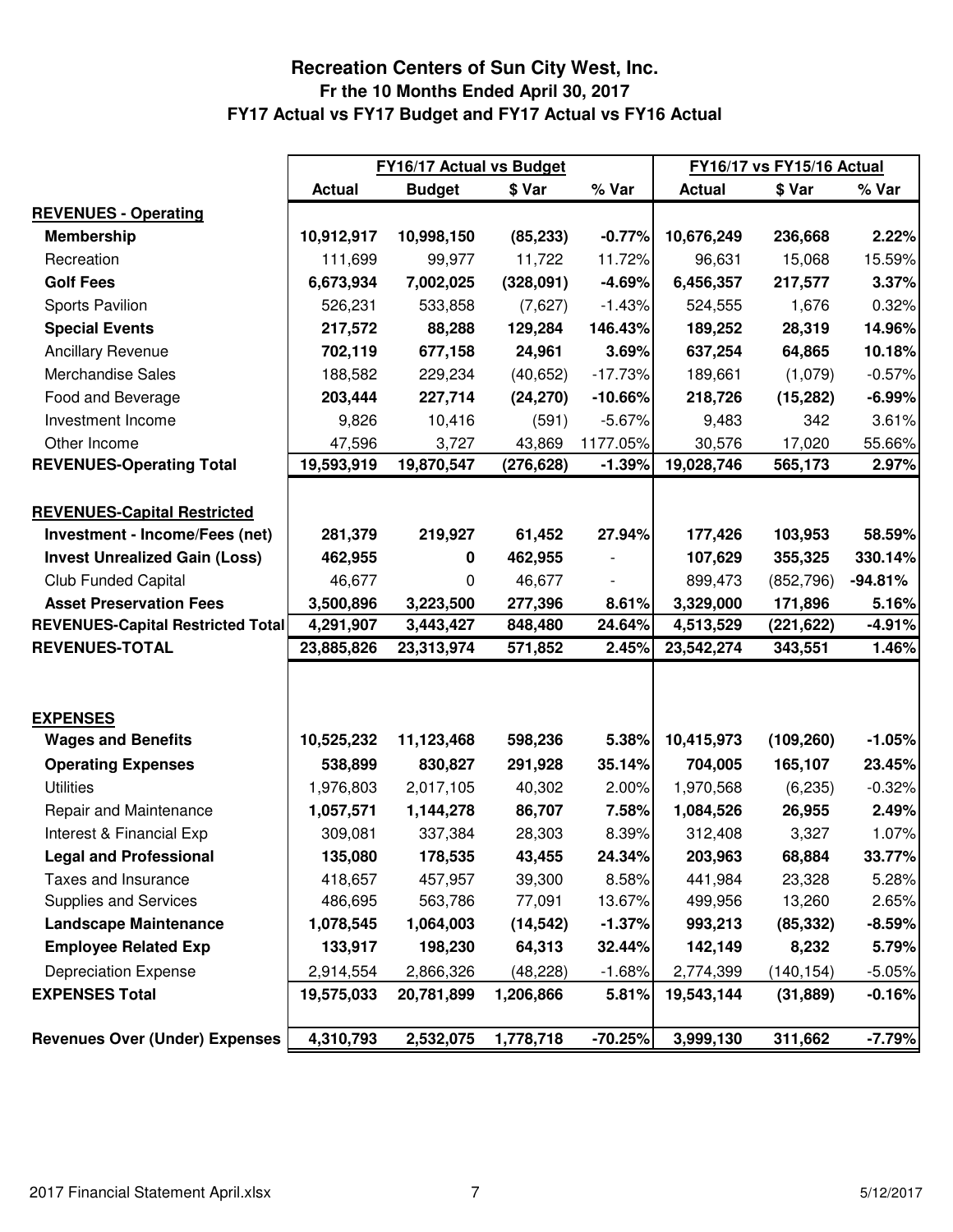

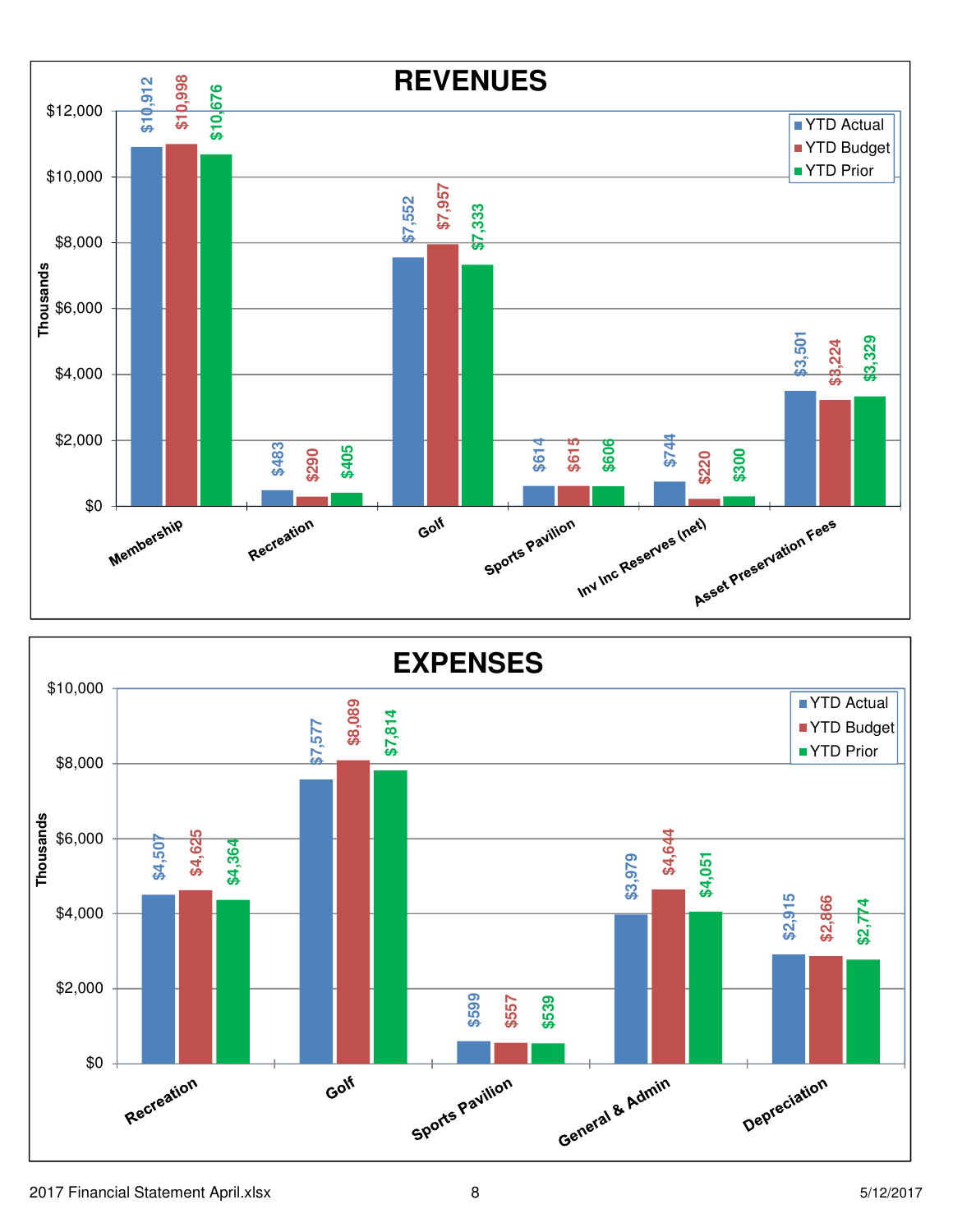## Asset Preservation Fees & Capital Expenditures

|                        | of Frocorvation Food a Capital Exportation<br>Year to Date<br>April<br>Actual<br>Actual<br><b>Budget</b><br>Var over (under)<br><b>Budget</b><br>Var over (under) |                               |                        |                      |               |                 |                         |                       |                                 |                    |                      |                       |         |                        |                      |               |                                                                                                            |                      |                               |         |                               |                               |           |
|------------------------|-------------------------------------------------------------------------------------------------------------------------------------------------------------------|-------------------------------|------------------------|----------------------|---------------|-----------------|-------------------------|-----------------------|---------------------------------|--------------------|----------------------|-----------------------|---------|------------------------|----------------------|---------------|------------------------------------------------------------------------------------------------------------|----------------------|-------------------------------|---------|-------------------------------|-------------------------------|-----------|
|                        |                                                                                                                                                                   |                               |                        |                      |               |                 |                         |                       |                                 |                    |                      |                       |         |                        |                      |               |                                                                                                            |                      |                               |         |                               |                               |           |
| <b>APF Sales Units</b> |                                                                                                                                                                   |                               |                        |                      |               | 137             |                         |                       | 131                             |                    |                      |                       | 6       |                        |                      |               | 1,009                                                                                                      |                      |                               | 921     |                               |                               | 88        |
| APF Revenue (000)      |                                                                                                                                                                   |                               |                        |                      |               | \$483           |                         |                       | \$459                           |                    |                      |                       | \$25    |                        |                      |               | \$3,501                                                                                                    |                      |                               | \$3,224 |                               |                               | \$277     |
| Capital Expend. (000)  |                                                                                                                                                                   |                               |                        |                      |               | \$329           |                         |                       | \$984                           |                    |                      |                       | (\$655) |                        |                      |               | \$4,618                                                                                                    |                      |                               | \$6,004 |                               |                               | (\$1,386) |
| \$9,000                |                                                                                                                                                                   |                               |                        |                      |               |                 |                         |                       |                                 |                    |                      |                       |         |                        |                      | \$8,067       |                                                                                                            |                      |                               |         |                               |                               |           |
|                        |                                                                                                                                                                   |                               |                        |                      |               |                 |                         |                       |                                 |                    |                      |                       |         |                        |                      |               |                                                                                                            |                      | Capital Expenditures, \$6,004 |         |                               |                               |           |
| \$8,000                |                                                                                                                                                                   |                               |                        |                      |               |                 |                         |                       |                                 |                    |                      | \$4,476               |         |                        |                      | Expenditures, |                                                                                                            |                      |                               |         |                               | Capital Expenditures, \$4,618 |           |
|                        |                                                                                                                                                                   |                               |                        |                      | \$3,677       |                 |                         | \$3,833               |                                 |                    |                      |                       |         |                        |                      |               |                                                                                                            |                      |                               |         |                               |                               |           |
| \$7,000                |                                                                                                                                                                   |                               |                        |                      |               |                 |                         |                       |                                 |                    |                      |                       |         |                        |                      |               |                                                                                                            |                      |                               |         |                               |                               |           |
|                        |                                                                                                                                                                   |                               |                        |                      |               |                 |                         |                       |                                 |                    |                      |                       |         |                        |                      |               |                                                                                                            |                      |                               |         |                               |                               |           |
| \$6,000                |                                                                                                                                                                   |                               |                        |                      |               |                 |                         |                       |                                 |                    |                      |                       |         |                        |                      | Capital       |                                                                                                            |                      |                               |         |                               |                               |           |
| \$5,000                | \$2,728                                                                                                                                                           |                               |                        |                      | Expenditures, |                 | APF Revenue, \$3,647    | Capital Expenditures, |                                 |                    | APF Revenue, \$4,124 | Capital Expenditures, |         |                        | APF Revenue, \$4,027 |               |                                                                                                            |                      |                               |         |                               |                               |           |
|                        |                                                                                                                                                                   |                               |                        |                      |               |                 |                         |                       |                                 |                    |                      |                       |         |                        |                      |               |                                                                                                            |                      |                               |         |                               |                               |           |
| \$4,000                |                                                                                                                                                                   |                               |                        | APF Revenue, \$3,489 | Capital       |                 | 1,178                   |                       |                                 |                    |                      |                       |         |                        |                      |               |                                                                                                            | APF Revenue, \$3,224 |                               |         | APF Revenue, \$3,501<br>1,009 |                               |           |
|                        | <b>APF Revenue,</b><br>Units, 1,112                                                                                                                               | Capital Expenditures, \$2,624 |                        |                      |               |                 |                         |                       |                                 | Sales Units, 1,268 |                      |                       |         |                        |                      |               |                                                                                                            |                      |                               |         |                               |                               |           |
| \$3,000                |                                                                                                                                                                   |                               |                        |                      |               |                 |                         |                       |                                 |                    |                      |                       |         |                        |                      |               |                                                                                                            |                      |                               |         |                               |                               |           |
|                        | <b>Sales</b>                                                                                                                                                      |                               | APF Sales Units, 1,182 |                      |               |                 | <b>APF</b> Sales Units, |                       |                                 |                    |                      |                       |         | APF Sales Units, 1,150 |                      |               | APF Sales Units, 921                                                                                       |                      |                               |         | Sales Units,                  |                               |           |
| \$2,000                | APF                                                                                                                                                               |                               |                        |                      |               |                 |                         |                       |                                 | APF                |                      |                       |         |                        |                      |               |                                                                                                            |                      |                               |         | APF                           |                               |           |
| \$1,000                |                                                                                                                                                                   |                               |                        |                      |               |                 |                         |                       |                                 |                    |                      |                       |         |                        |                      |               |                                                                                                            |                      |                               |         |                               |                               |           |
|                        |                                                                                                                                                                   |                               |                        |                      |               |                 |                         |                       |                                 |                    |                      |                       |         |                        |                      |               |                                                                                                            |                      |                               |         |                               |                               |           |
| \$0                    | 2013 Act FY Total                                                                                                                                                 |                               | 2014 Act FY Total      |                      |               |                 | 2015 Act FY Total       |                       |                                 | 2016 Act FY Total  |                      |                       |         | <b>2017 Bud</b>        |                      |               |                                                                                                            |                      | 2017 Bud FYTD                 |         | 2017 Act YTD                  |                               |           |
|                        |                                                                                                                                                                   |                               |                        |                      |               |                 |                         |                       |                                 |                    |                      |                       |         |                        |                      |               |                                                                                                            |                      |                               |         |                               |                               |           |
|                        |                                                                                                                                                                   |                               |                        |                      |               | APF Sales Units |                         |                       | APF Revenue                     |                    |                      |                       |         |                        |                      |               | Capital Expenditures                                                                                       |                      |                               |         |                               |                               |           |
|                        |                                                                                                                                                                   |                               |                        |                      |               |                 |                         |                       |                                 |                    |                      |                       |         |                        |                      |               |                                                                                                            |                      |                               |         |                               |                               |           |
|                        |                                                                                                                                                                   |                               |                        |                      |               |                 |                         |                       | <b>APF Sales Units by Month</b> |                    |                      |                       |         |                        |                      |               |                                                                                                            |                      |                               |         |                               |                               |           |
| 160                    |                                                                                                                                                                   |                               |                        |                      |               |                 |                         |                       |                                 |                    |                      |                       |         |                        |                      |               |                                                                                                            |                      |                               |         |                               |                               |           |
|                        |                                                                                                                                                                   |                               |                        |                      |               |                 |                         |                       |                                 |                    |                      |                       |         |                        |                      |               |                                                                                                            |                      |                               |         |                               |                               |           |
| 140                    |                                                                                                                                                                   |                               |                        |                      |               |                 |                         |                       |                                 |                    |                      |                       |         |                        |                      |               |                                                                                                            |                      |                               |         |                               |                               |           |
|                        |                                                                                                                                                                   |                               |                        |                      |               |                 |                         |                       |                                 |                    |                      |                       |         |                        |                      |               |                                                                                                            |                      |                               |         |                               |                               |           |
| 120                    |                                                                                                                                                                   |                               |                        |                      |               |                 |                         |                       |                                 |                    |                      |                       |         |                        |                      |               |                                                                                                            |                      |                               |         |                               |                               |           |
|                        |                                                                                                                                                                   |                               |                        |                      |               |                 |                         |                       |                                 |                    |                      |                       |         |                        |                      |               |                                                                                                            |                      |                               |         |                               |                               |           |
| 100                    |                                                                                                                                                                   |                               |                        |                      |               |                 |                         |                       |                                 |                    |                      |                       |         |                        |                      |               |                                                                                                            |                      |                               |         |                               |                               |           |
|                        |                                                                                                                                                                   |                               |                        |                      |               |                 |                         |                       |                                 |                    |                      |                       |         |                        |                      |               |                                                                                                            |                      |                               |         |                               |                               |           |
| 80                     |                                                                                                                                                                   |                               |                        |                      |               |                 |                         |                       |                                 |                    |                      |                       |         |                        |                      |               |                                                                                                            |                      |                               |         |                               |                               |           |
|                        |                                                                                                                                                                   |                               |                        |                      |               |                 |                         |                       |                                 |                    |                      |                       |         |                        |                      |               |                                                                                                            |                      |                               |         |                               |                               |           |
| 60                     |                                                                                                                                                                   |                               |                        |                      |               |                 |                         |                       |                                 |                    |                      |                       |         |                        |                      |               |                                                                                                            |                      |                               |         |                               |                               |           |
|                        |                                                                                                                                                                   |                               |                        |                      |               |                 |                         |                       |                                 |                    |                      |                       |         |                        |                      |               |                                                                                                            |                      |                               |         |                               |                               |           |
| 40                     |                                                                                                                                                                   |                               |                        |                      |               |                 |                         |                       |                                 |                    |                      |                       |         |                        |                      |               |                                                                                                            |                      |                               |         |                               |                               |           |
|                        | Jul                                                                                                                                                               | Aug                           | Sep                    |                      |               | Oct             | Nov                     |                       | Dec                             |                    |                      | Jan                   |         | Feb                    |                      |               | Mar                                                                                                        |                      | Apr                           | May     |                               | Jun                           |           |
|                        |                                                                                                                                                                   |                               |                        |                      |               |                 |                         |                       |                                 |                    |                      |                       |         |                        |                      |               | • FY 2012-13 Act -• FY 2013-14 Act -• FY 2014-15 Act -• FY 2015-16 Act -• FY 2016-17 Bud -• FY 2016-17 Act |                      |                               |         |                               |                               |           |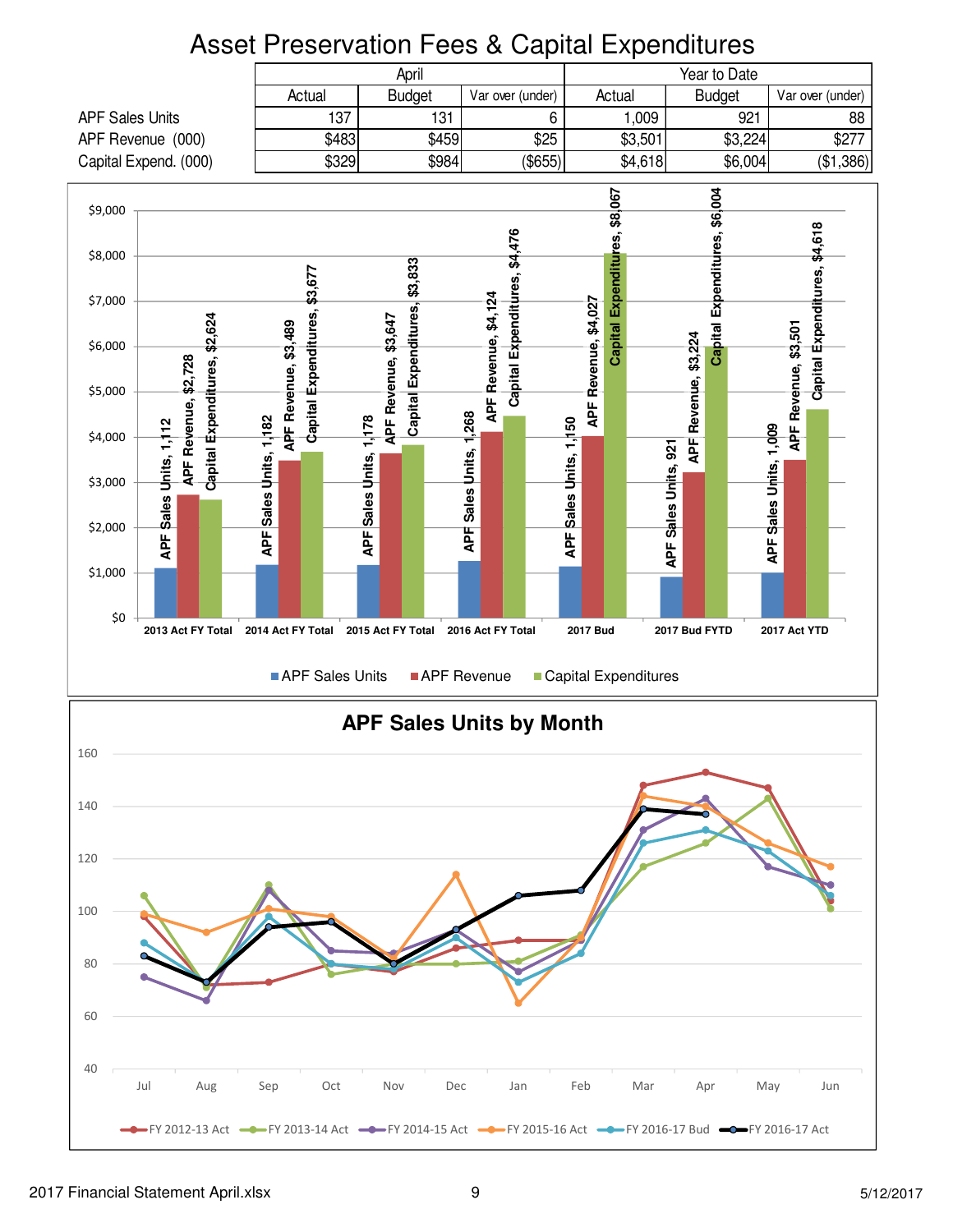Balance Sheets for months ending April 30, 2017 and June 30, 2016

|                                                         | April 2017            | <b>June 2016</b>      |
|---------------------------------------------------------|-----------------------|-----------------------|
| <b>ASSETS</b>                                           |                       |                       |
| <b>Current Assets</b>                                   |                       |                       |
| <b>Cash and Cash Equivalents</b>                        | \$<br>9,190,395       | \$<br>10,162,989      |
| <b>Accounts Receivable</b>                              | 1,128,346             | 879,596               |
| <b>Reserve for Uncollectible Accounts</b>               | (187, 638)            | (154, 130)            |
| Notes Receivable-Clubs & Other                          | 462,832               | 470,544               |
| Inventories                                             | 267,820               | 249,175               |
| Prepaid and Other Assets<br><b>Total Current Assets</b> | 330,197<br>11,191,952 | 264,292<br>11,872,466 |
|                                                         |                       |                       |
| <b>Board Reserve Funds</b>                              | 22,454,633            | 18,865,538            |
| <b>Fixed Assets</b>                                     |                       |                       |
| Land                                                    | 5,196,987             | 5,196,987             |
| Land Improvements                                       | 38,284,722            | 37,544,399            |
| <b>Water Rights</b>                                     | 2,234,499             | 2,234,499             |
| <b>Buildings</b>                                        | 46,171,097            | 45,069,214            |
| <b>Furniture &amp; Fixtures</b>                         | 1,147,840             | 1,051,347             |
| Machinery & Equipment                                   | 16,537,833            | 15,588,770            |
| Vehicles                                                | 1,532,286             | 1,421,601             |
| <b>Construction in Progress</b>                         | 2,071,932             | 536,962               |
| <b>Accumulated Depreciation</b>                         | (73, 803, 644)        | (70,973,885)          |
| <b>Total Fixed Assets</b>                               | 39,373,552            | 37,669,894            |
| <b>Total Assets</b>                                     | \$<br>73,020,137      | 68,407,898<br>\$      |
| <b>LIABILITIES AND EQUITY</b>                           |                       |                       |
| <b>Liabilities</b>                                      |                       |                       |
| Accounts Payable-Trade & Other                          | \$<br>931,247         | 914,030<br>\$         |
| <b>Payroll Related Liabilities</b>                      | 844,055               | 1,082,028             |
| Association Events & Other Program Payables             | 312,627               | 329,308               |
| <b>Charter Clubs Payables</b>                           | 170,871               | 118,326               |
| Deferred Membership Dues/Fees & Golf Revenues           | 6,945,184             | 6,458,845             |
| <b>Total Liabilities</b>                                | 9,203,984             | 8,902,537             |
| <b>Members' Equity</b>                                  |                       |                       |
| <b>Retained Earnings</b>                                | 36,940,986            | 35,824,423            |
| <b>Retained Earnings - Encumbrance</b>                  | 854,076               | 697,275               |
| Retained Earnings - Repair & Replacement Rqmt           | 17,082,893            | 15,507,485            |
| Retained Earnings - Future Capital Requirements         | 4,627,406             | 2,883,000             |
| Surplus (Deficit)                                       | 4,310,793             | 4,593,178             |
| <b>Total Equity</b>                                     | 63,816,154            | 59,505,361            |
| <b>Total Liabilities and Equity</b>                     | \$<br>73,020,137      | 68,407,898<br>\$      |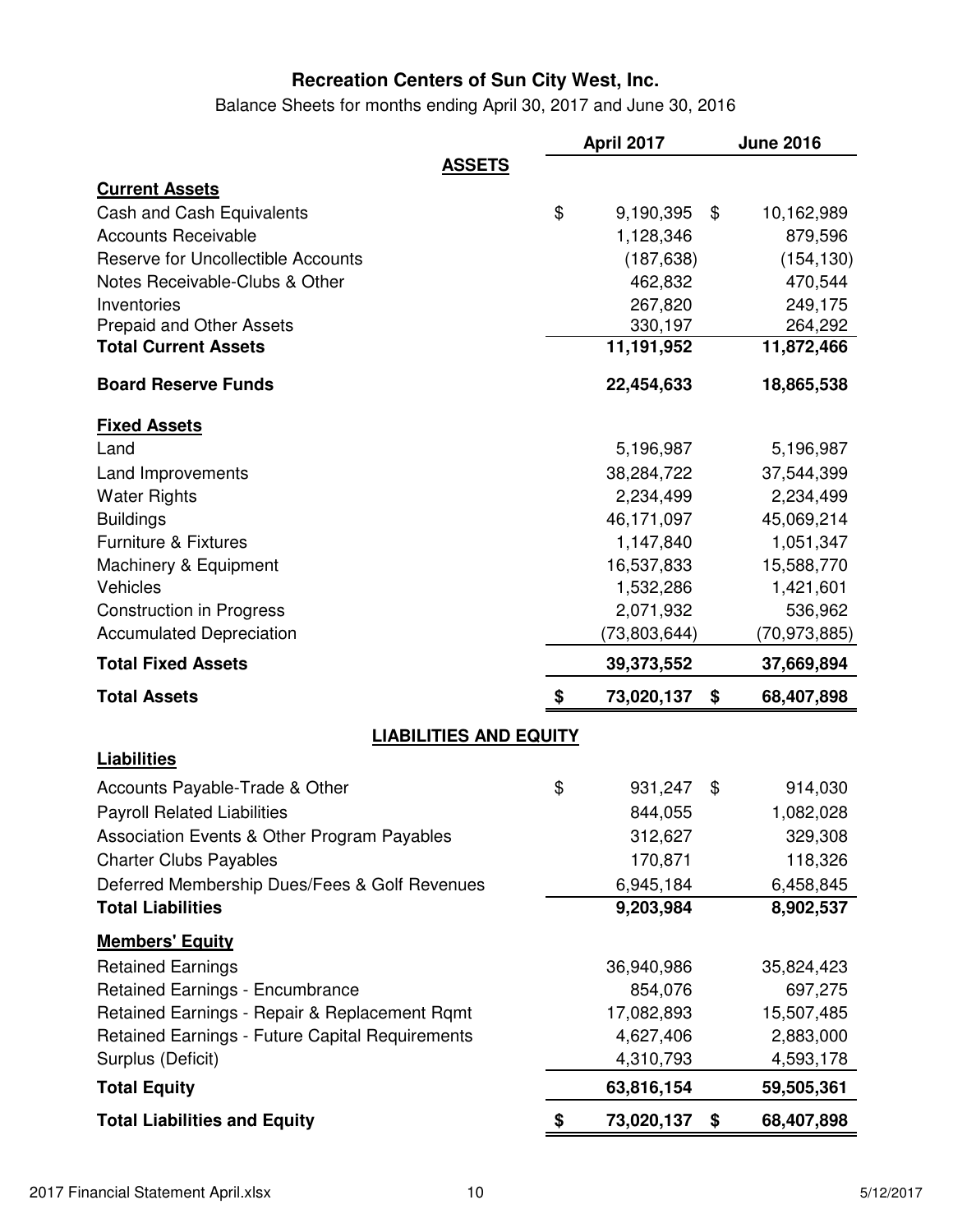Cash and Investment Balances

| <b>Account</b>                                 |              | April 2017 | % Total | June 2016  | % Total | Change           |
|------------------------------------------------|--------------|------------|---------|------------|---------|------------------|
| <b>General Fund</b>                            |              |            |         |            |         |                  |
| Petty Cash/Change Funds                        |              | 9,550      | 0.10%   | 10,587     | 0.10%   | (1,037)          |
| <b>Checking and Sweep Account</b>              |              | 9,180,845  | 99.90%  | 10,152,403 | 99.90%  | (971, 558)       |
| <b>Total Cash and Cash Equivalents</b>         |              | 9,190,395  | 100.00% | 10,162,990 | 100.00% | (972, 595)       |
| <b>Reserve Fund</b>                            |              |            |         |            |         |                  |
| JP Morgan Investments                          |              |            |         |            |         |                  |
| Money Market                                   |              | 7,372,719  | 32.83%  | 4,411,563  | 23.38%  | 2,961,156        |
| <b>Certificates of Deposit</b>                 |              |            | 0.00%   | 245,000    | 1.30%   | (245,000)        |
| Mortgageback Securities                        |              | 66,350     | 0.30%   | 522,734    | 2.77%   | (456, 384)       |
| <b>Total JP Morgan Investments</b>             |              | 7,439,069  | 33.13%  | 5,179,297  | 27.45%  | 2,259,772        |
| Vanguard Investments                           |              |            |         |            |         |                  |
| Cash (Vanguard Prime MM Fund)                  |              | 11,508     | 0.05%   | 15,006     | 0.08%   | (3, 498)         |
| <b>Total Bond Market Index Fund Admiral</b>    | <b>VBTLX</b> | 2,300,809  | 10.25%  | 2,235,192  | 11.85%  | 65,617           |
| Intermediate-Term Bond Index Fund Adm          | <b>VBILX</b> | 2,293,205  | 10.21%  | 2,236,497  | 11.85%  | 56,708           |
| Intermediate-Term Inv Grade Bonds Adm          | <b>VFIDX</b> | 2,321,923  | 10.34%  | 2,226,108  | 11.80%  | 95,815           |
| Short-Term Inv Grade Bonds Admiral             | <b>VFSUX</b> | 2,312,829  | 10.30%  | 2,206,663  | 11.70%  | 106,166          |
| <b>Extended Market Index Fund Admiral</b>      | <b>VEXAX</b> | 1,238,149  | 5.51%   | 993,874    | 5.27%   | 244,275          |
| 500 Index Fund Admiral                         | <b>VFIAX</b> | 2,804,517  | 12.49%  | 2,334,684  | 12.38%  | 469,833          |
| <b>Total International Stock Index Admiral</b> | <b>VTIAX</b> | 1,732,624  | 7.72%   | 1,438,216  | 7.62%   | 294,408          |
| <b>Total Vanguard Investments</b>              |              | 15,015,564 | 66.87%  | 13,686,240 | 72.55%  | 1,329,324        |
| <b>Total Reserve Funds</b>                     |              | 22,454,633 | 100.00% | 18,865,537 | 100.00% | 3,589,095        |
|                                                |              |            |         |            |         |                  |
| <b>TOTAL FUNDS</b>                             |              | 31,645,028 |         | 29,028,527 |         | 2,616,501        |
|                                                |              |            |         |            |         |                  |
| <b>Vanquard Investment Activity</b>            |              | FY2016-17  |         | FY2015-16  |         | <b>Inception</b> |
| <b>Beginning Balance</b>                       |              | 13,686,240 |         | 3,559,182  |         |                  |
| <b>Investment Transfers-In</b>                 |              | 600,000    |         | 9,650,000  |         | 13,850,000       |
| <b>Investment Earnings</b>                     |              | 292,215    |         | 259,894    |         | 565,821          |
| <b>Advisor Fees</b>                            |              | (25, 899)  |         | (15, 355)  |         | (41, 254)        |
| <b>Realized Gains (Losses)</b>                 |              | 55         |         | (5)        |         | (10, 131)        |
| Un-Realized Gains (Losses) ***                 |              | 462,953    |         | 232,524    |         | 651,128          |
| <b>Ending Balance</b>                          |              | 15,015,564 |         | 13,686,240 |         | 15,015,564       |

\*\*\* Unrealized Gains (Losses) are the difference between the basis (cost) of Investments & the market value at any point in time. Reserves Funds are invested based on a long-term investment strategy (Fi12) and over time Unrealized Gains (Losses) have historically fluctuated both up and down depending on the time period measured (e.g. monthly, annually, since inception).

Unrealized Gains (Losses) are recorded due to accounting rules which produce "Paper" gains/(losses), Realized Gains/(losses) occur at the time investments are sold.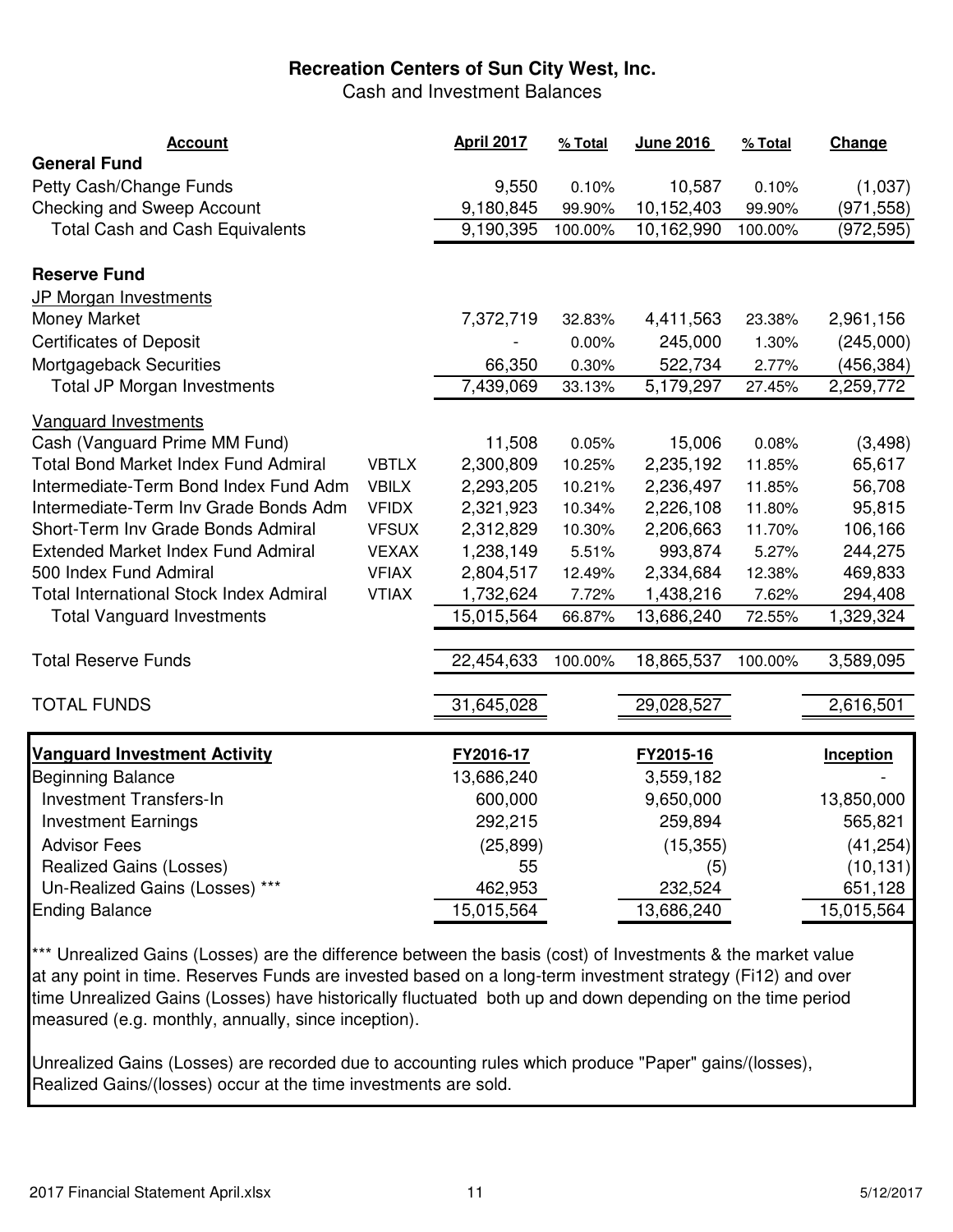#### **RECREATION CENTERS OF SUN CITY WEST INC.**

#### Statement of Cash Flows

|                                                                                                            | <b>10 Months Ended</b><br>April 2017 | <b>Fiscal Year Ended</b><br><b>June 2016</b> |
|------------------------------------------------------------------------------------------------------------|--------------------------------------|----------------------------------------------|
| CASH FLOWS FROM OPERATING ACTIVITIES                                                                       |                                      |                                              |
| Excess of revenues over expenses                                                                           | \$<br>4,310,793                      | \$<br>4,593,178                              |
| Adjustments to reconcile excess of revenues over<br>expenses to net cash provided by operating activities: |                                      |                                              |
| Depreciation and amortization                                                                              | 2,914,554                            | 3,358,759                                    |
| Loss/(Gain) on Disposals of Fixed Assets                                                                   | (20, 850)                            | 11,706                                       |
| Unrealized Losses/(Gains) on Investments                                                                   | (462, 955)                           | (232, 525)                                   |
| Asset Preservation & Facility Investment Fees                                                              | (3,500,896)                          | (4, 124, 300)                                |
| Reserve for Uncollectible Accounts Increase                                                                |                                      |                                              |
| Increase (decrease) in cash resulting from changes in                                                      |                                      |                                              |
| Receivables (net)                                                                                          | (207, 530)                           | (357,058)                                    |
| Inventories                                                                                                | (18, 645)                            | (45,077)                                     |
| Prepaid expenses and other assets                                                                          | (65, 905)                            | (5,810)                                      |
| Accounts payable and accrued expenses                                                                      | (184, 893)                           | (593, 747)                                   |
| Deferred income                                                                                            | 486,339                              | 83,449                                       |
| Net cash provided by (used) operating activities                                                           | 3,250,012                            | 2,688,575                                    |
| CASH FLOWS FROM INVESTING ACTIVITIES                                                                       |                                      |                                              |
| Purchase of land improvements, buildings and equipment                                                     | (4,618,212)                          | (4, 475, 520)                                |
| Proceeds from Disposal of Fixed Assets                                                                     | 20,850                               | 3,700                                        |
| Asset Preservation & Facility Investment Fees                                                              | 3,500,896                            | 4,124,300                                    |
| Cash Flow Funding Transfer to Reserves                                                                     | (2,844,761)                          | (2, 118, 247)                                |
| Net (purchase) redemption of investments                                                                   | (281, 379)                           | (242, 328)                                   |
| Net cash used in investing activities                                                                      | (4,222,606)                          | (2,708,095)                                  |
| NET INCREASE (DECREASE) IN CASH AND CASH EQUIVALENTS                                                       | (972, 594)                           | (19, 520)                                    |
| CASH AND CASH EQUIVALENTS, BEGINNING OF PERIOD                                                             | 10,162,989                           | 10,182,509                                   |
| CASH AND CASH EQUIVALENTS, END OF PERIOD                                                                   | \$<br>9,190,395                      | \$<br>10,162,989                             |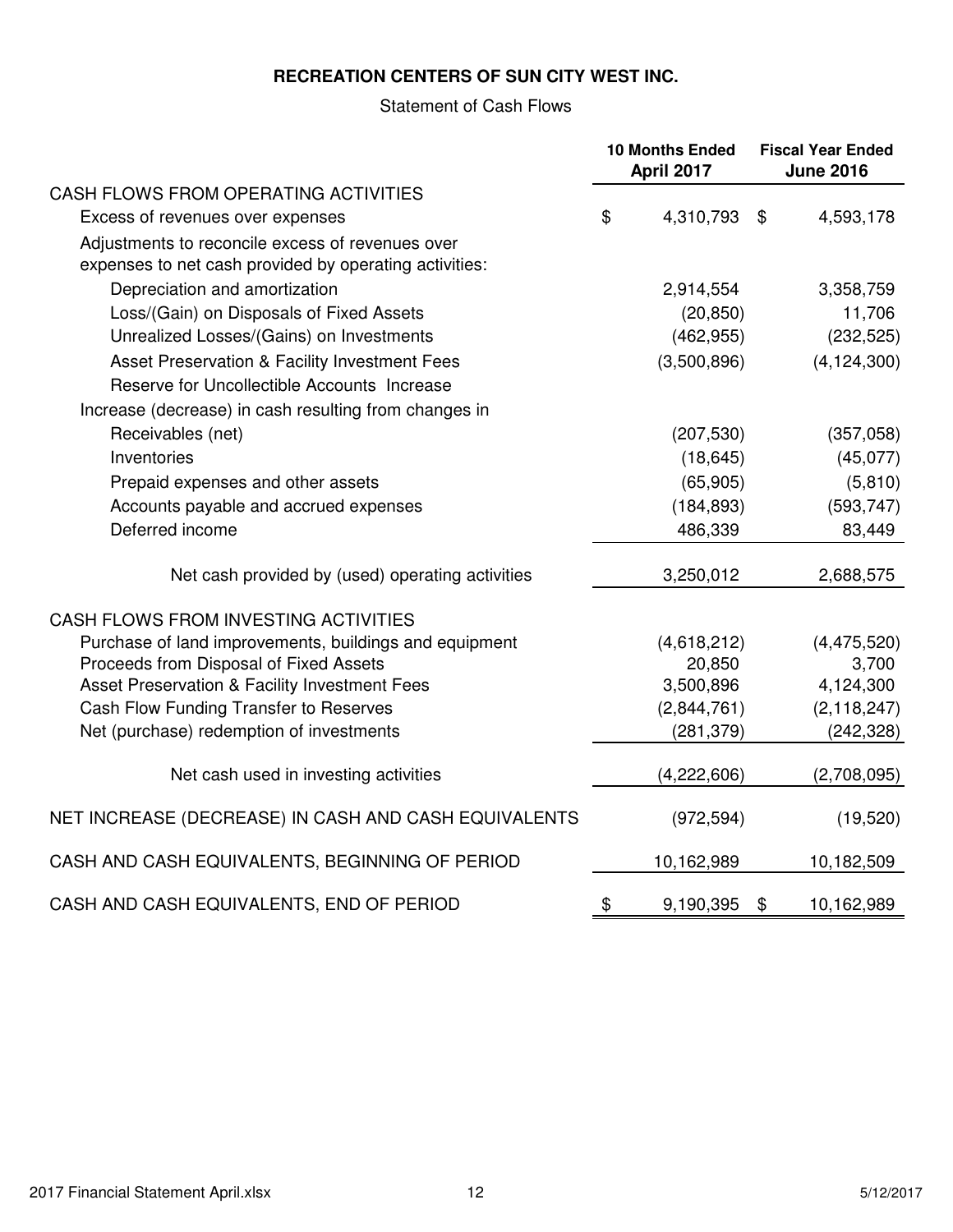#### **Recreation Centers of Sun City West, Inc.Summary of All Revenues & ExpensesApril 2017 and for the 10 Months Ended April 30, 2017**

|               |               | <b>Current Month</b> |           |            |                                         | Year-to-Date |               |            |            |            |  |  |
|---------------|---------------|----------------------|-----------|------------|-----------------------------------------|--------------|---------------|------------|------------|------------|--|--|
| <b>Actual</b> | <b>Budget</b> | Variance             | P/Y Act   | P/Y Var    |                                         | Actual       | <b>Budget</b> | Variance   | P/Y Act    | P/Y Var    |  |  |
|               |               |                      |           |            | <b>Operating Revenues</b>               |              |               |            |            |            |  |  |
| 1,119,942     | 1,118,856     | 1,086                | 1,087,928 | 32,015     | Membership                              | 10,912,917   | 10,998,150    | (85, 233)  | 10,676,249 | 236,668    |  |  |
| 10,244        | 12,735        | (2, 491)             | 12,392    | (2, 147)   | Recreation                              | 111,699      | 99,977        | 11,722     | 96,631     | 15,068     |  |  |
| 899,582       | 974,713       | (75, 131)            | 806,214   | 93,368     | Golf Fees                               | 6,673,934    | 7,002,025     | (328, 091) | 6,456,357  | 217,577    |  |  |
| 34,346        | 30,218        | 4,128                | 29,021    | 5,325      | Bowling                                 | 526,231      | 533,858       | (7,627)    | 524,555    | 1,676      |  |  |
| 82,767        | 32,683        | 50,084               | 62,688    | 20,079     | <b>Special Events</b>                   | 217,572      | 88,288        | 129,284    | 189,252    | 28,319     |  |  |
| 76,082        | 81,576        | (5, 494)             | 55,488    | 20,595     | Ancillary Revenue                       | 702,119      | 677,158       | 24,961     | 637,254    | 64,865     |  |  |
| 21,570        | 29,280        | (7, 710)             | 23,003    | (1, 433)   | Merchandise Sales                       | 188,582      | 229,234       | (40, 652)  | 189,661    | (1,079)    |  |  |
| 14,863        | 31,415        | (16, 552)            | 29,593    | (14, 730)  | Food and Beverage                       | 203,444      | 227,714       | (24, 270)  | 218,726    | (15, 282)  |  |  |
| 736           | 1,042         | (306)                | 743       | (7)        | Interest Income - Operating             | 9,826        | 10,416        | (591)      | 9,483      | 342        |  |  |
| 580           | 473           | 107                  | 552       | 28         | Other Income                            | 47,596       | 3,727         | 43,869     | 30,576     | 17,020     |  |  |
| 2,260,714     | 2,312,991     | (52, 277)            | 2,107,622 | 153,092    | <b>Operating Revenues Total</b>         | 19,593,919   | 19,870,547    | (276, 628) | 19,028,746 | 565,173    |  |  |
|               |               |                      |           |            |                                         |              |               |            |            |            |  |  |
|               |               |                      |           |            | <b>Capital Restricted Revenue</b>       |              |               |            |            |            |  |  |
| 24,472        | 22,666        | 1,806                | 18,562    | 5,911      | Investment Income - Reserves            | 307,224      | 253,727       | 53,497     | 192,787    | 114,437    |  |  |
| (6, 595)      | (9,820)       | 3,225                | (5,711)   | (885)      | <b>Investment Fees</b>                  | (25,900)     | (33,800)      | 7,900      | (15, 355)  | (10, 544)  |  |  |
| 0             | 0             | 0                    | (9)       | 9          | Investments-Realized - Gain/Loss)       | 55           | 0             | 55         | (5)        | 60         |  |  |
| 125,287       | 0             | 125,287              | 71,966    | 53,321     | Investments Unrealized - Gain/ (Loss)   | 462,955      | $\mathbf 0$   | 462,955    | 107,629    | 355,325    |  |  |
| 0             | $\Omega$      | 0                    | 899,473   | (899, 473) | Club Funded                             | 46,677       | 0             | 46,677     | 899,473    | (852, 796) |  |  |
| 483,000       | 458,500       | 24,500               | 455,400   | 27,600     | <b>Asset Preservation Fee</b>           | 3,500,896    | 3,223,500     | 277,396    | 3,329,000  | 171,896    |  |  |
| 626,164       | 471,346       | 154,818              | 1,439,682 | (813, 517) | <b>Capital Restricted Revenue Total</b> | 4,291,907    | 3,443,427     | 848,480    | 4,513,529  | (221, 622) |  |  |
|               |               |                      |           |            |                                         |              |               |            |            |            |  |  |
| 2,886,879     | 2,784,337     | 102,542              | 3,547,304 | (660, 425) | <b>Revenues Total</b>                   | 23,885,826   | 23,313,974    | 571,852    | 23,542,274 | 343,551    |  |  |
|               |               |                      |           |            | <b>Operating Expenses</b>               |              |               |            |            |            |  |  |
| 1,057,750     | 1,118,345     | 60,595               | 1,050,450 | (7, 299)   | <b>Wages And Benefits</b>               | 10,525,232   | 11,123,468    | 598,236    | 10,415,973 | (109, 260) |  |  |
| 44,708        | 61,121        | 16,413               | 39,512    | (5, 196)   | <b>Operating Expenses</b>               | 538,899      | 830,827       | 291,928    | 704,005    | 165,107    |  |  |
| 196,470       | 198,450       | 1,980                | 194,886   | (1, 584)   | <b>Utilities</b>                        | 1,976,803    | 2,017,105     | 40,302     | 1,970,568  | (6, 235)   |  |  |
| 98,698        | 122,492       | 23,794               | 143,702   | 45,004     | Repair and Maintenance                  | 1,057,571    | 1,144,278     | 86,707     | 1,084,526  | 26,955     |  |  |
| 35,631        | 38,667        | 3,036                | 36,468    | 837        | Interest & Financial Expense            | 309,081      | 337,384       | 28,303     | 312,408    | 3,327      |  |  |
| 6,850         | 15,731        | 8,881                | 15,104    | 8,254      | Legal and Professional                  | 135,080      | 178,535       | 43,455     | 203,963    | 68,884     |  |  |
| 40,070        | 44,175        | 4,105                | 41,338    | 1,269      | Taxes and Insurance                     | 418,657      | 457,957       | 39,300     | 441,984    | 23,328     |  |  |
| 47,428        | 54,612        | 7,184                | 43,680    | (3,748)    | Supplies and Services                   | 486,695      | 563,786       | 77,091     | 499,956    | 13,260     |  |  |
| 80,138        | 93,573        | 13,435               | 87,029    | 6,891      | Landscape Maintenance                   | 1,078,545    | 1,064,003     | (14, 542)  | 993,213    | (85, 332)  |  |  |
| 7,891         | 18,262        | 10,371               | 26,623    | 18,732     | <b>Employee Related Expenses</b>        | 133,917      | 198,230       | 64,313     | 142,149    | 8,232      |  |  |
| 283,176       | 287,311       | 4,135                | 278,141   | (5,035)    | <b>Depreciation Expense</b>             | 2,914,554    | 2,866,326     | (48, 228)  | 2,774,399  | (140, 154) |  |  |
| 1,898,809     | 2,052,739     | 153,929              | 1,956,934 | 58,124     | <b>Operating Expenses Total</b>         | 19,575,033   | 20,781,899    | 1,206,866  | 19,543,144 | (31, 889)  |  |  |
| 988,070       | 731,598       | 256,471              | 1,590,371 | (602, 301) | Revenues Over (Under) Expenses          | 4,310,793    | 2,532,075     | 1,778,718  | 3,999,130  | 311,662    |  |  |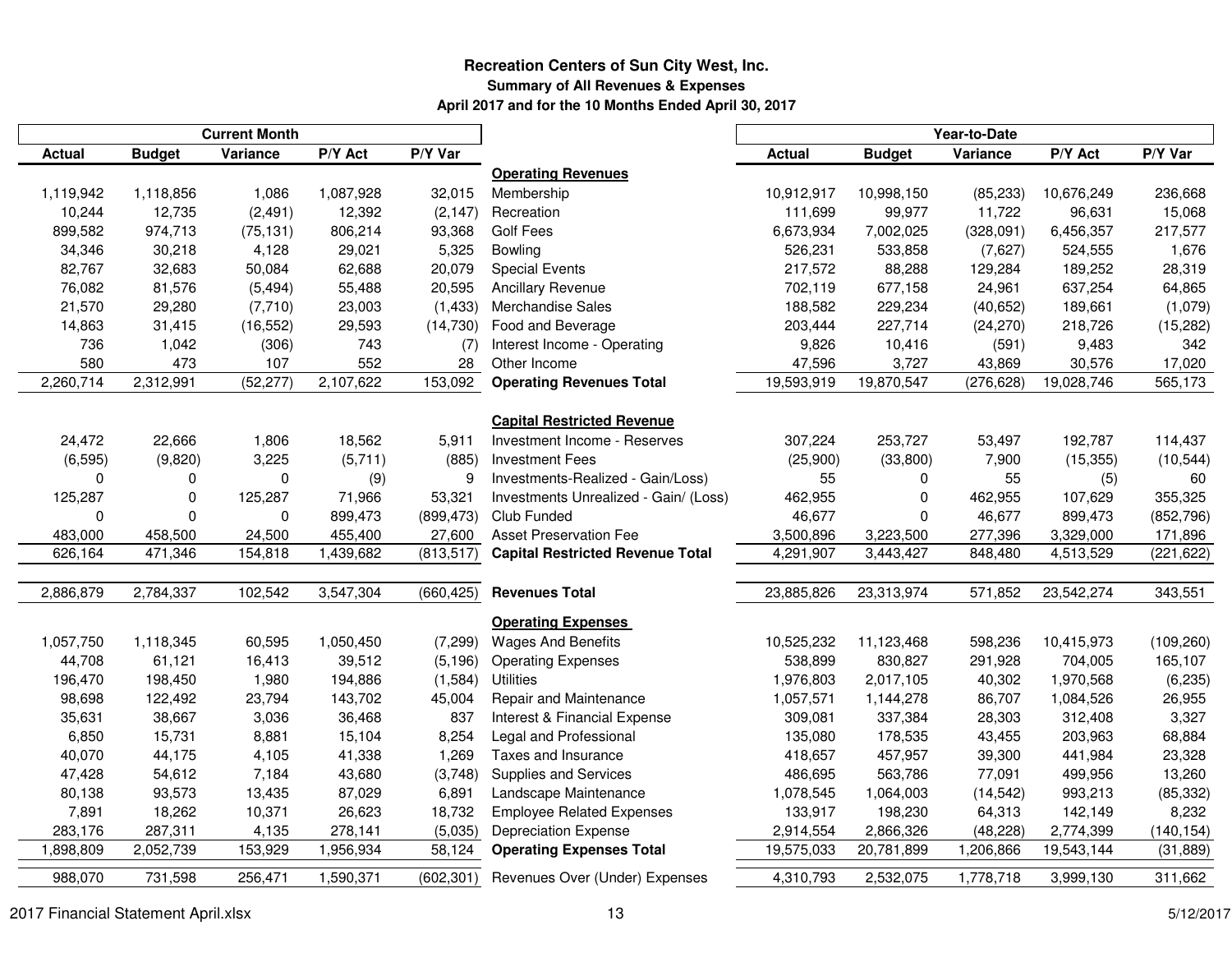**Summary Item Purchases and Counts of Various Products**

| <b>Fiscal Year</b>                  | Rate                    | Jul             | Aug            | Sep             | Oct                   | <b>Nov</b>      | <b>Dec</b>      | Jan             | Feb             | Mar             | Apr             | May            | Jun            | <b>Total</b>                           | <b>YTD</b>      | % YTD |
|-------------------------------------|-------------------------|-----------------|----------------|-----------------|-----------------------|-----------------|-----------------|-----------------|-----------------|-----------------|-----------------|----------------|----------------|----------------------------------------|-----------------|-------|
| <b>Annual Golf Card Sales</b>       |                         |                 |                |                 |                       |                 |                 |                 |                 |                 |                 |                |                |                                        |                 |       |
| FY 2012-13                          | \$2,900                 |                 | $\mathbf{1}$   | 9               | 21                    | 14              | 5               | 13              | 10              | 6               | 10              | 6              | 8              | 104                                    | 90              | 87%   |
| FY 2013-14                          | \$2,900                 | $\overline{c}$  | $\overline{2}$ | 12              | 24                    | 13              | 10              | 15              | 10              | $\overline{5}$  | $\overline{7}$  | 8              | $\overline{7}$ | 115                                    | 100             | 87%   |
| FY 2014-15                          | \$2,950                 |                 | $\overline{4}$ | 10              | 27                    | 20              | 14              | 17              | 9               | 11              | $\overline{7}$  | 6              | 4              | 129                                    | 119             | 92%   |
| FY 2015-16                          | \$2,950                 | $\overline{c}$  | 3              | 11              | $\overline{29}$       | 22              | $\overline{15}$ | 14              | 11              | 10              | 5               | $\overline{7}$ | $\overline{7}$ | 136                                    | 122             | 90%   |
| FY 2016-17 Bud                      | \$3,025                 | $\mathbf{1}$    | $\overline{3}$ | 14              | 28                    | $\overline{17}$ | 12              | 17              | $\overline{12}$ | $\overline{8}$  | $\overline{8}$  | 10             | 8              | 138                                    | 120             | 87%   |
| FY 2016-17                          | \$3,025                 | $\overline{5}$  | $\overline{2}$ | $\overline{12}$ | $\overline{25}$       | $\overline{19}$ | $\overline{18}$ | $\overline{12}$ | $\overline{7}$  | 10 <sup>1</sup> | $\overline{5}$  |                |                | 115                                    | 115             | 100%  |
|                                     |                         |                 |                |                 |                       |                 |                 |                 |                 |                 |                 |                |                | % of Budget YTD<br>% of Prior Year YTD |                 | 96%   |
|                                     | Kachina Golf Card Sales |                 |                |                 |                       |                 |                 |                 |                 |                 |                 |                |                |                                        |                 | 94%   |
| FY 2012-13                          | \$<br>995               | 16              | 21             | 72              | 155                   | 83              | 53              | 56              | 30              | 38              | 28              | 16             | 21             | 589                                    | 552             | 94%   |
| FY 2013-14                          | 995<br>\$               | $\overline{12}$ | 14             | 69              | 131                   | 81              | 46              | 46              | 36              | 33              | $\overline{21}$ | 14             | 15             | 518                                    | 489             | 94%   |
| FY 2014-15                          | \$1,015                 | 11              | 18             | 58              | 112                   | 56              | 43              | 45              | 31              | 31              | 14              | 11             | 10             | 440                                    | 419             | 95%   |
| FY 2015-16                          | \$1,015                 | 11              | 20             | 43              | 87                    | 63              | 34              | 41              | 26              | 22              | 11              | 11             | $\overline{4}$ | 373                                    | 358             | 96%   |
| FY 2016-17 Bud                      | 895<br>\$               | 6               | 13             | 50              | 92                    | 51              | 31              | 34              | 24              | 18              | 15              | 10             | 10             | 354                                    | 334             | 94%   |
| FY 2016-17                          | $\$\$<br>895            | $\overline{18}$ | 21             | $\overline{54}$ | 88                    | 82              | 44              | $\overline{50}$ | 30              | 26              | 15              |                |                | 428                                    | 428             | 100%  |
|                                     |                         |                 |                |                 |                       |                 |                 |                 |                 |                 |                 |                |                |                                        | % of Budget YTD | 128%  |
| <b>Covote Golf Card Sales</b>       |                         |                 |                |                 |                       |                 |                 |                 |                 |                 |                 |                |                | % of Prior Year YTD                    |                 | 120%  |
| FY 2012-13                          | \$<br>295               | 8               | 14             | 32              | 180                   | 169             | 58              | 73              | 24              | 13              | 23              | 3              | 3              | 600                                    | 594             | 99%   |
| FY 2013-14                          | 295<br>\$               | $\overline{4}$  | $\overline{7}$ | 31              | 164                   | 175             | 86              | 90              | 35              | 19              | 17              | 9              | 6              | 643                                    | 628             | 98%   |
| FY 2014-15                          | 300<br>\$               | 3               | 6              | 27              | 155                   | 183             | 68              | 90              | 43              | 31              | 18              | 8              | 3              | 635                                    | 624             | 98%   |
| FY 2015-16                          | \$<br>300               | 6               | $\overline{7}$ | 29              | 151                   | 180             | $\overline{77}$ | 82              | 38              | 38              | 17              | 3              | 3              | 631                                    | 625             | 99%   |
| FY 2016-17 Bud                      | 310<br>\$               | $\overline{4}$  | 6              | 29              | 158                   | 186             | $\overline{74}$ | 89              | 40              | 31              | 18              | $\overline{7}$ | $\overline{2}$ | 644                                    | 635             | 99%   |
| FY 2016-17                          | \$<br>310               | $\overline{4}$  | 16             | $\overline{25}$ | 155                   | 192             | 70              | 94              | $\overline{36}$ | $\overline{35}$ | 16              |                |                | 643                                    | 643             | 100%  |
|                                     |                         |                 |                |                 |                       |                 |                 |                 |                 |                 |                 |                |                | % of Budget YTD                        |                 | 101%  |
|                                     |                         |                 |                |                 |                       |                 |                 |                 |                 |                 |                 |                |                | % of Prior Year YTD                    |                 | 103%  |
| <b>CNP Frequent Play Card Sales</b> |                         |                 |                |                 |                       |                 |                 |                 |                 |                 |                 |                |                |                                        |                 | 0%    |
| FY 2012-13                          | \$1,300                 | $\overline{2}$  | $\mathbf 0$    | $\mathbf{1}$    | $\mathbf{2}^{\prime}$ | $\mathbf{1}$    | 0               | 0               | $\mathbf 0$     | 0               | 0               | $\mathbf{0}$   | 0              | 6                                      | 6               | 100%  |
| FY 2013-14                          | \$1,300                 | $\mathbf 0$     | $\mathbf{1}$   | $\mathbf{1}$    | $\mathbf 0$           | $\overline{2}$  | $\mathbf 0$     | $\overline{0}$  | $\mathbf 0$     | $\mathbf 0$     | $\mathbf 0$     | $\Omega$       | $\Omega$       | $\overline{4}$                         | 4               | 100%  |
| FY 2014-15                          | \$1,400                 | $\mathbf{1}$    | $\mathbf 0$    | $\mathbf{2}$    | $\mathbf{1}$          | $\mathbf{1}$    | $\mathbf 0$     | 0               | $\mathbf{1}$    | 0               | $\pmb{0}$       | $\mathbf{0}$   | $\mathbf 0$    | 6                                      | 6               | 100%  |
| FY 2015-16                          | \$1,400                 | $\mathbf 0$     | $\mathbf{1}$   | $\mathbf{1}$    | $\overline{1}$        | $\mathbf{1}$    | 0               | $\mathbf{1}$    | $\mathbf 0$     | $\mathbf 0$     | $\mathbf 0$     | $\Omega$       | $\Omega$       | 5                                      | 5               | 100%  |
| FY 2016-17 Bud                      | \$1,400                 | 0               | $\mathbf{1}$   | $\mathbf{1}$    | $\mathbf{1}$          | $\mathbf{1}$    | $\mathbf 0$     | $\mathbf{1}$    | $\mathbf 0$     | $\mathbf 0$     | 0               | $\Omega$       | $\Omega$       | 5                                      | $\overline{5}$  | 100%  |
| FY 2016-17                          | \$1,400                 | $\mathbf 0$     | $\mathbf{1}$   | $\mathbf{1}$    | $\Omega$              | $\overline{1}$  | $\mathbf{0}$    | 1               | $\mathbf{0}$    | $\Omega$        | $\Omega$        |                |                | $\Delta$                               | Δ               | 100%  |
|                                     |                         |                 |                |                 |                       |                 |                 |                 |                 |                 |                 |                |                | % of Budget YTD                        |                 | 80%   |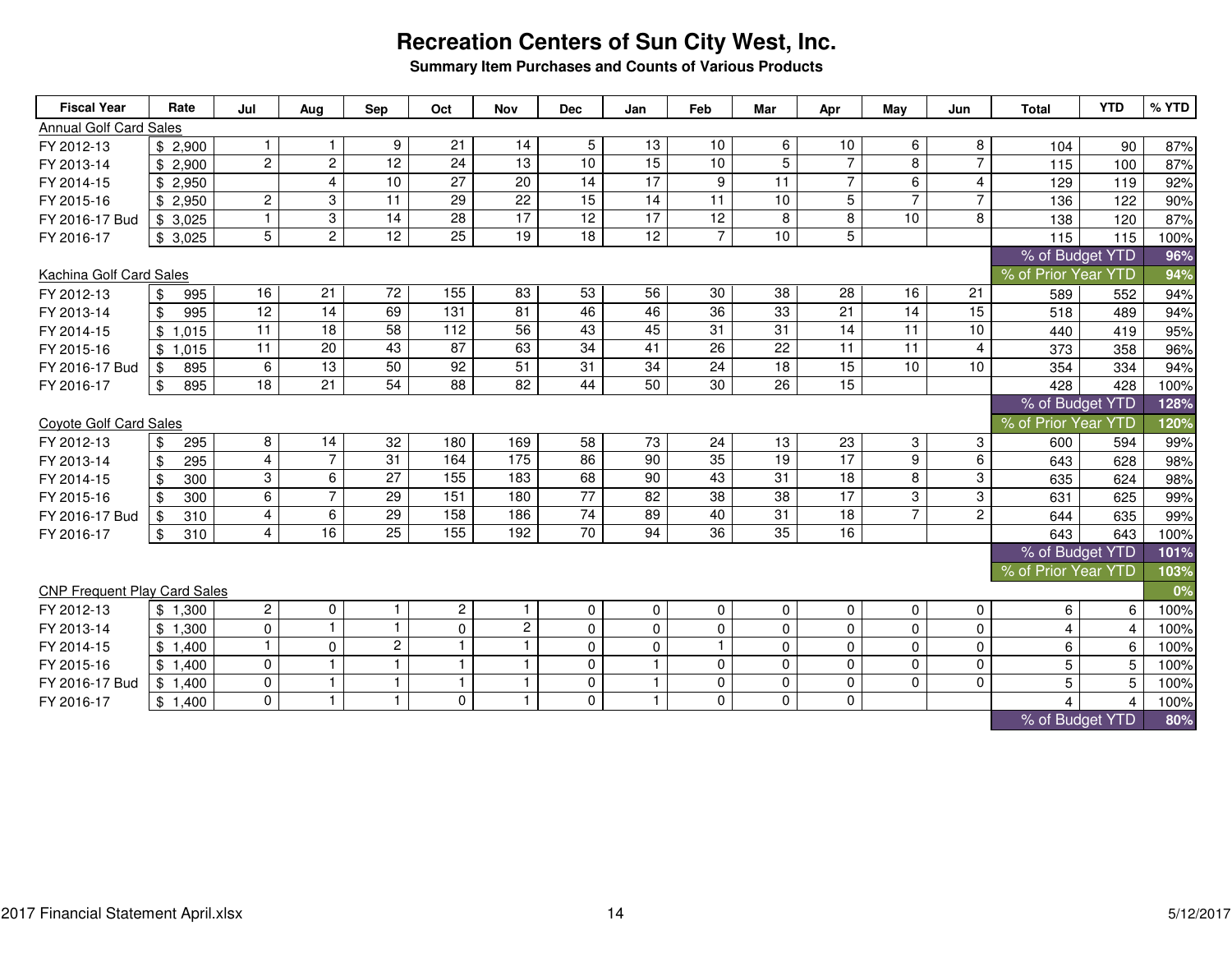**Summary Item Purchases and Counts of Various Products**

| <b>Fiscal Year</b>                 | Rate | Jul                                                            | Aug   | Sep    | Oct    | Nov    | <b>Dec</b>      | Jan              | Feb    | Mar    | Apr    | May              | Jun    | <b>Total</b>        | <b>YTD</b>      | % YTD |
|------------------------------------|------|----------------------------------------------------------------|-------|--------|--------|--------|-----------------|------------------|--------|--------|--------|------------------|--------|---------------------|-----------------|-------|
| <b>Unlimited Golf Card Holders</b> |      |                                                                |       |        |        |        |                 |                  |        |        |        |                  |        | Average             |                 |       |
| FY 2014-15                         |      | 110                                                            | 109   | 109    | 111    | 120    | 122             | 124              | 129    | 132    | 133    | 134              | 130    | 122                 |                 |       |
| FY 2015-16                         |      | 131                                                            | 131   | 131    | 131    | 133    | 136             | $\overline{133}$ | 131    | 127    | 124    | 125              | 127    | 130                 |                 |       |
| FY 2016-17 Bud                     |      | 125                                                            | 125   | 125    | 126    | 132    | 134             | 134              | 135    | 135    | 134    | 135              | 134    | 131                 |                 |       |
| FY 2016-17                         |      | 131                                                            | 130   | 131    | 127    | 124    | 126             | 127              | 129    | 130    | 129    |                  |        | 128                 |                 |       |
| <b>Kachina Golf Card Holders</b>   |      |                                                                |       |        |        |        |                 |                  |        |        |        |                  |        | Average             |                 |       |
| FY 2014-15                         |      | 503                                                            | 511   | 507    | 480    | 468    | 461             | 460              | 457    | 452    | 447    | 445              | 437    | 469                 |                 |       |
| FY 2015-16                         |      | 433                                                            | 435   | 428    | 428    | 399    | $\frac{1}{394}$ | 393              | 387    | 380    | 374    | $\overline{378}$ | 376    | 400                 |                 |       |
| FY 2016-17 Bud                     |      | 381                                                            | 385   | 381    | 370    | 353    | 348             | 348              | 344    | 339    | 335    | 335              | 331    | 354                 |                 |       |
| FY 2016-17                         |      | 377                                                            | 375   | 382    | 396    | 412    | 420             | 427              | 431    | 430    | 435    |                  |        | 409                 |                 |       |
| <b>Coyote Golf Card Holders</b>    |      |                                                                |       |        |        |        |                 |                  |        |        |        |                  |        | Average             |                 |       |
| FY 2014-15                         |      | 630                                                            | 627   | 622    | 607    | 630    | 608             | 609              | 619    | 629    | 629    | 627              | 622    | 622                 |                 |       |
| FY 2015-16                         |      | 623                                                            | 623   | 626    | 626    | 625    | 624             | 627              | 624    | 631    | 623    | 618              | 616    | 624                 |                 |       |
| FY 2016-17 Bud                     |      | 648                                                            | 646   | 645    | 637    | 649    | 637             | 639              | 643    | 651    | 647    | 644              | 640    | 644                 |                 |       |
| FY 2016-17                         |      | 612                                                            | 619   | 613    | 620    | 638    | 639             | 643              | 644    | 642    | 640    |                  |        | 631                 |                 |       |
| <b>Bowling Lineage</b>             |      |                                                                |       |        |        |        |                 |                  |        |        |        |                  |        | <b>Total</b>        | <b>YTD</b>      | % YTD |
| FY 2013-14                         |      | 8,737                                                          | 6,612 | 18,422 | 25,291 | 23,985 | 21,040          | 29,558           | 28,502 | 30,053 | 17,393 | 10,579           | 10.385 | 230,557             | 209,593         | 91%   |
| FY 2014-15                         |      | 8,693                                                          | 5,920 | 18,160 | 24,471 | 23,100 | 22,377          | 28,777           | 27,980 | 30,092 | 18,441 | 12,110           | 11,474 | 231,593             | 208,009         | 90%   |
| FY 2015-16                         |      | 9,421                                                          | 5,631 | 18,345 | 24,858 | 24,556 | 22,487          | 30,737           | 29,696 | 30,288 | 15,500 | 12,029           | 11,623 | 235,171             | 211,519         | 90%   |
| FY 2016-17 Bud                     |      | 10,154                                                         | 6,058 | 19,022 | 25,679 | 24,384 | 22,024          | 30,200           | 29,111 | 30,364 | 18,458 | 13,120           | 11.767 | 240,341             | 215,454         | 90%   |
| FY 2016-17                         |      | 11.044                                                         | 5.748 | 18,644 | 24,155 | 23,211 | 22,222          | 30,549           | 27,876 | 30,982 | 14,894 |                  |        |                     | 209,325 209,325 | 100%  |
|                                    |      | FY 2015 and 2016 were restated to include prepaid unused games |       |        |        |        |                 |                  |        |        |        |                  |        |                     | % of Budget YTD | 97%   |
|                                    |      |                                                                |       |        |        |        |                 |                  |        |        |        |                  |        | % of Prior Year YTD |                 | 99%   |